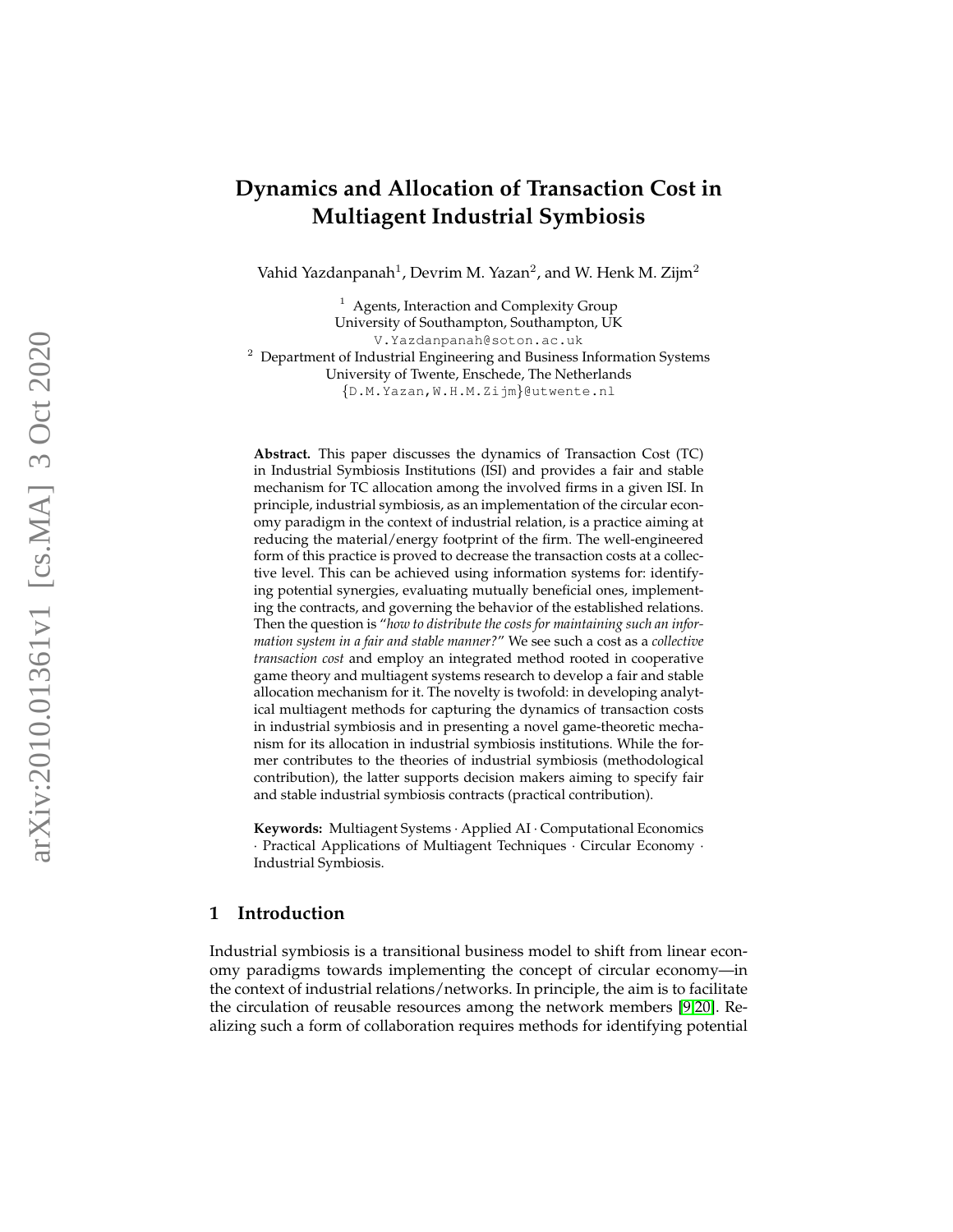matches [\[19\]](#page-16-2), evaluating them to generate mutually beneficial instances [\[50\]](#page-18-0), implementing the cost-sharing schemes in bilateral contracts [\[48\]](#page-18-1), and decentralized governance of the established relations [\[49\]](#page-18-2). As elaborated in [\[51\]](#page-18-3) problematic situations occur when we move from bilateral relations to multilateral forms in multiagent industrial symbiosis. Dealing with such problems requires: (1) developing practical methods able to capture collective-level concepts, such as collectively realized transaction costs, (2) practice-oriented semantics to reason about the link between individual (firm-level) concerns and the collective (institution-level) attributes, and (3) implementable mechanisms to guarantee desirable collective attributes with no harm to firm-level concerns. This work aims to address this gap by focusing on the nature of collective transaction costs in industrial symbiosis and developing a contextualized allocation mechanism that guarantees game-theoretical fairness and stability properties.

#### **1.1 Conceptual Analysis: On the Nature and Dynamics of TC in IS**

As originally introduced by [\[44\]](#page-17-0), Transaction Costs (TC) play a key role in the establishment and stability of different forms of contractual relations. This is also the case for industrial symbiosis relations, both in bilateral and multilateral forms. For instance, when an industrial cluster manager aims to share the collective costs for maintaining the shared environments among the cluster members, she should take into account the firm-level concerns. One general approach is to see the contribution of each firm to the collective as a measure for making such cost/benefit allocation decisions [\[4\]](#page-16-3). In the case of IS, while we have such contribution-aware tools for allocating costs in bilateral IS relations [\[48\]](#page-18-1), they fail to guarantee some basic properties such as collective rationality (related to whether firms have any incentive to leave the collaboration) on a multilateral network level [\[51\]](#page-18-3). In practice, such a disadvantage results in inefficient deployment of an IS management platform in real-life industrial symbiosis networks.

To develop an efficient technique for dealing with this problem, it is crucial to understand the context and see what are transaction costs in IS. In multiagent industrial symbiosis, the main elements that contribute to the transaction cost are costs involved in market/partner searching, negotiation costs, and the relation enforcement cost [\[17,](#page-16-4)[8\]](#page-16-5). We argue that in modern industrial symbiosis, and thanks to (online) IS information systems/platforms, the total IS transaction cost boils down to costs for establishment and maintenance of the information system which is responsible for handling the searching/matching process, for supporting/automating the negotiations, and for synthesizing the required enforcement measures. Then the question is about finding methods to distribute this total cost among the involved firms, such that it would be fair with respect to each firm's contribution. That means that, after a basic payment for getting involved in a platform, firms that may gain more in a given network, are expected to pay more for upcoming transaction costs. In other words: "*with more power comes more responsibility*". This perspective supports the so called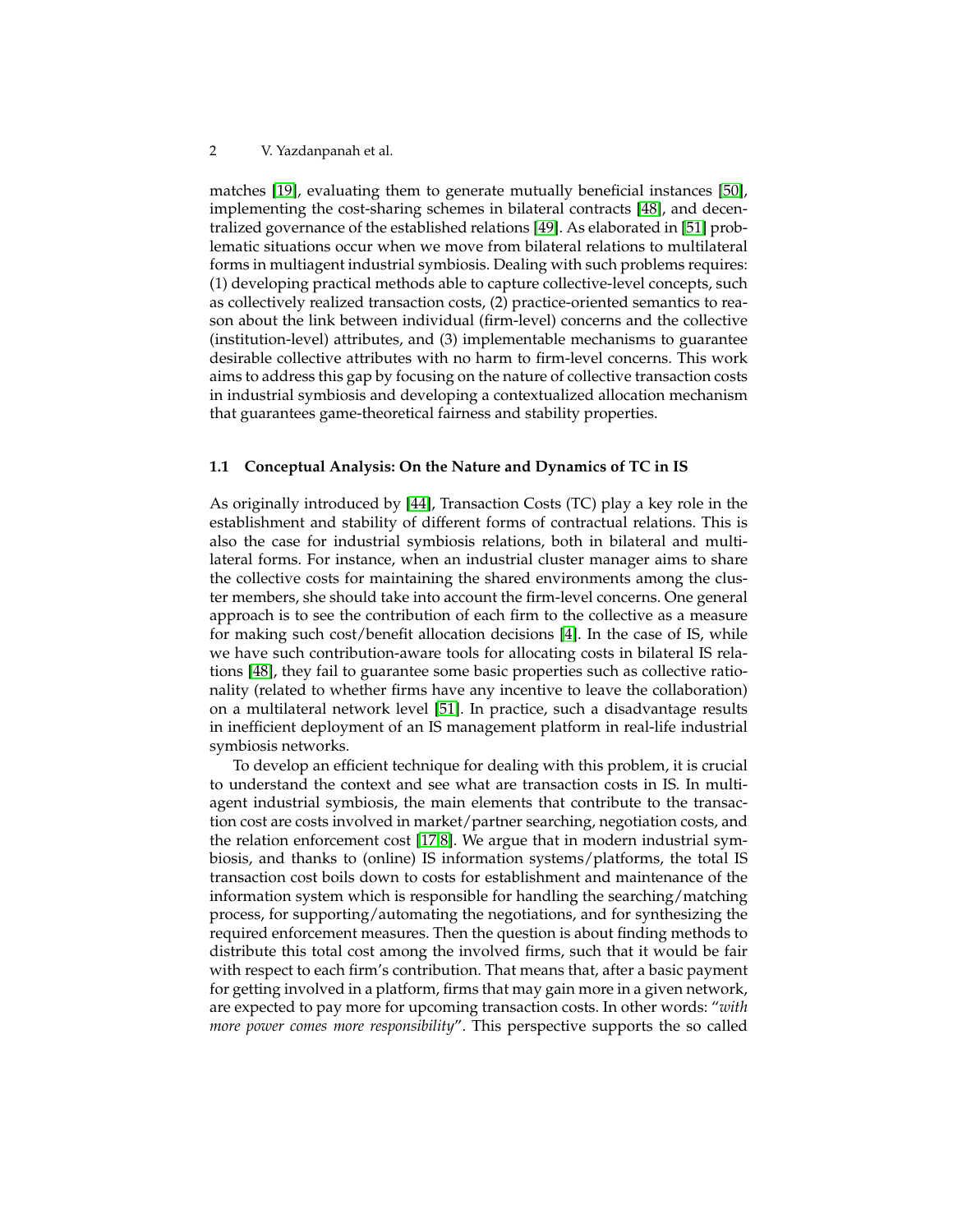*fairness* notions—proposed in cooperative game theory—that agents' individual benefit/cost share oughts to reflect their contribution to the collective benefit/cost [\[14](#page-16-6)[,52\]](#page-18-4). While the idea to take into account each agent's contribution provides a basis for allocating the costs in multiagent industrial symbiosis, we lack methods for defining the value of each and every coalition of firms, in-volved in the network<sup>[3](#page-2-0)</sup>. Such an input is crucial for applying standard fair allocation mechanisms (e.g., the notion of the Shapley value [\[35\]](#page-17-1)). In response, developing a method that characterizes IS as a game is the first objective of this work. The result of this first step will be a game-form that in turn enables the application of game theoretic solution concepts for allocating the transaction cost. Technical details will follow in Section [2.](#page-3-0)

To formulate a realistic game, based on which the transaction cost can be allocated, one question that is crucial to address is "*what is the nature of transaction cost in IS practices?*". In the IS literature [\[17](#page-16-4)[,50\]](#page-18-0), costs for operationalizing IS are categorized as costs for transporting the resource, for treating them by means of recycling/preparation processes, and finally transaction costs as discussed above. In principle, transportation and treatment costs are based on the realization of physical facts and interactions<sup>[4](#page-2-1)</sup>. For instance, the physical distance between the firms is one of the key measures that determines the transportation cost and hence can be a fair basis for allocating the collective transportation cost among the involved firms (e.g., see [\[42\]](#page-17-2)). For treatment costs as the total cost that results from recycling, drying, and categorizing—we also have physical processes that consume resources (e.g., electricity and diesel cost of a recycling plant). However, the transaction cost is not based on physical facts, but mainly is the aggregation of costs of institutional acts, e.g., negotiation costs and corresponding costs for establishing monitoring/enforcement mechanisms. These acts are on the one hand required to enable or keep track of physical processes (hence have a *physical* connotation) and on the other hand are related to the structure of interfirm connections (hence have an *institutional* nature). Therefore, it would be reasonable to consider a form of dualnature *physical-institutional IS value* as a basis for allocating the collective transaction cost among the involved firms. This way of capturing the institutional dimension of the transaction cost is in-line with the original studies on this

<span id="page-2-0"></span> $3$  In the game-theoretic language, the characteristic function of the cooperative multiagent industrial symbiosis is not well-defined with respect to the context of industrial symbiosis and its constraints.

<span id="page-2-1"></span> $4\text{ T}$  o reason about the essence of transaction costs, we use the terminology of [\[34\]](#page-17-3) and form our perspective based on the categorization of *physical* and *institutional* facts and their corresponding acts. In brief, physical facts are about the valuation of a variable in the observable world (e.g., the *quantity* of a resource or the *distance* between two firms) while institutional facts are about the invisible world of concepts, definable in a given context (e.g., the fact that a resource *is needed* or that a firm *is powerful*). In turn, physical acts may change the value of physical facts while institutional acts affect the institutional facts. We abstract from the reasoning structures that relate the two disjoint sets of facts/acts. See [\[49\]](#page-18-2) for further elaborations on such a conceptualization in the context of industrial symbiosis.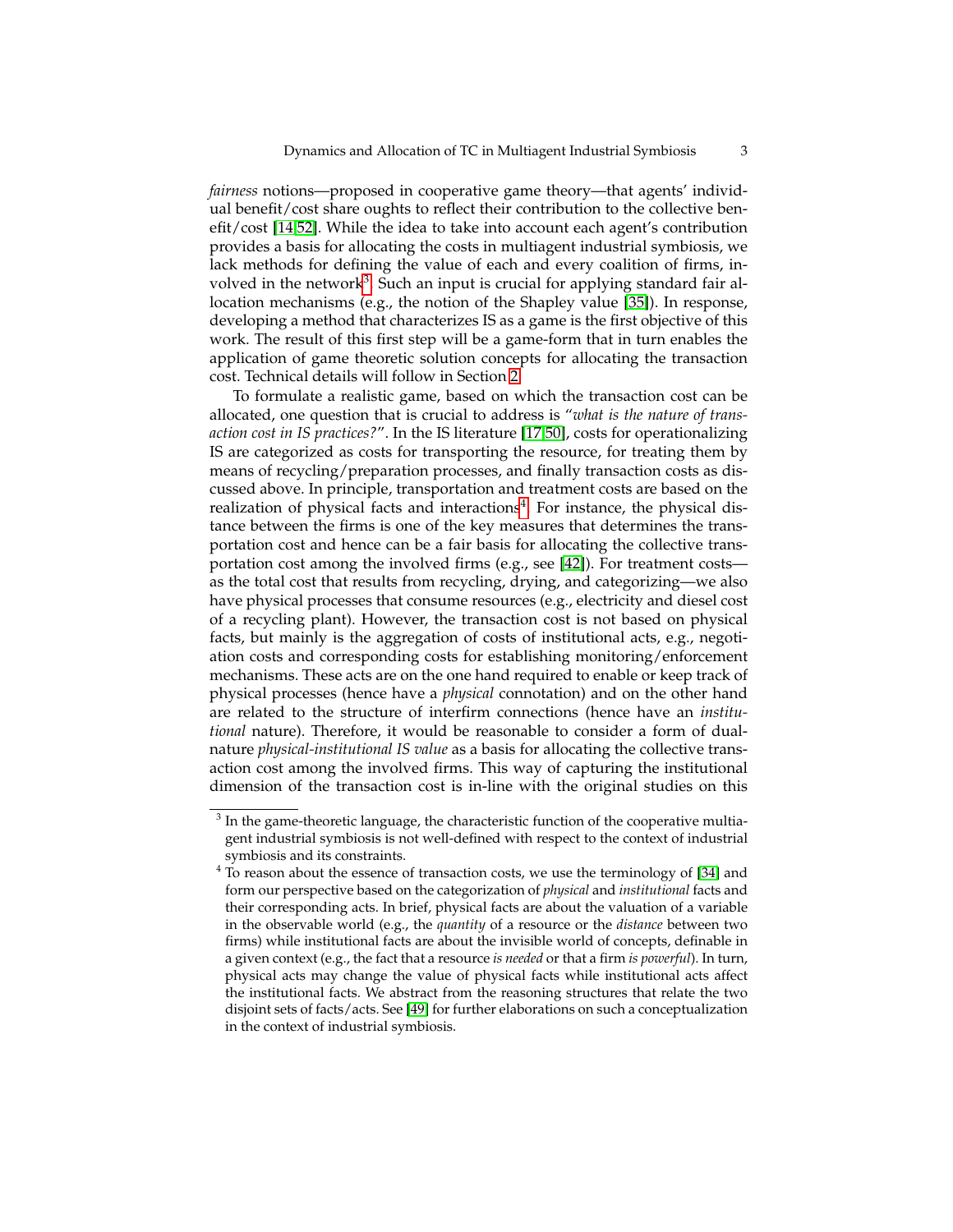notion, as presented in [\[45,](#page-17-4)[44,](#page-17-0)[40\]](#page-17-5). Although the line of reasoning is straightforward, capturing such a perspective in a practical tool for allocating the collec-tive transaction costs in multiagent industrial symbiosis is an open problem<sup>[5](#page-3-1)</sup>. Next, we elaborate on our approach on tailoring formal multiagent methodologies [\[46,](#page-17-6)[13\]](#page-16-7) for modeling industrial symbiosis as an institution and for developing an operationally feasible transaction cost allocation mechanism.

#### **1.2 Institutional Approach: On How to Address the Problem**

We see multiagent industrial symbiosis as a practical manifestation of (welldesigned) industrial institutions and aim to model it using game-theoretic methods, able to capture both the physical and the institutional contributions of involved firms<sup>[6](#page-3-2)</sup>. Such a formal approach enables employing institutional economics methods for guaranteeing desirable properties at the collective level, e.g., see [\[51\]](#page-18-3) for how a regulatory agent can influence the feasibility of multiagent industrial symbiosis by means of incentive engineering techniques.

In relation to the focus of this work, i.e., the collective transaction cost and its allocation among the involved firms, the *fairness* property is concerned with capturing the contributions of firms as a basis for cost allocation. While physical acts/facts (e.g., distance and quantifiable used energy) determine a base for computing fair allocation of (physical) transportation/treatment costs, a fair allocation of the collective transaction cost calls for a notion to capture the institutional contribution of agents as well. To that end, we provide a formal account of the transaction cost economics in industrial symbiosis (based on computational organization theory and industrial institutions). This results in the introduction of the notion of *industrial symbiosis index* as a measure for capturing the physical and institutional contribution of firms. In turn, this notion will be a base for developing a fair and stable transaction cost allocation mechanism rooted in the literature on fair division mechanisms [\[43,](#page-17-7)[31\]](#page-17-8). Finally, we elaborate on potential questions to be solved using the provided methodological foundation.

# <span id="page-3-0"></span>**2 Modeling Multiagent Industrial Symbiosis Institutions**

To model IS institutions, we build upon a graphical representation of cooperative games—also known as *graphical* games [\[22\]](#page-16-8) or *graph-restricted* games [\[28\]](#page-17-9).

<span id="page-3-1"></span> $5$  As highlighted by [\[51\]](#page-18-3), some standard allocation mechanisms are inapplicable for IS implementation due to operational complexities—embedded in real-life multiagent industrial relations.

<span id="page-3-2"></span><sup>6</sup> We use the term *institution* as a general reference to a collective of entities behaving in a systematic manner, under an emerged or established coordination mechanism. Then a well-designed institution is one in which the mechanism is engineered such that some (collectively desirable) properties hold [\[33\]](#page-17-10). This would be distinguishable from the stronger notion of *organization* where we have an explicit representation of *roles*, organizational *goals/preferences*, organizational *structures*, and interaction *protocols* [\[2](#page-15-0)[,6\]](#page-16-9).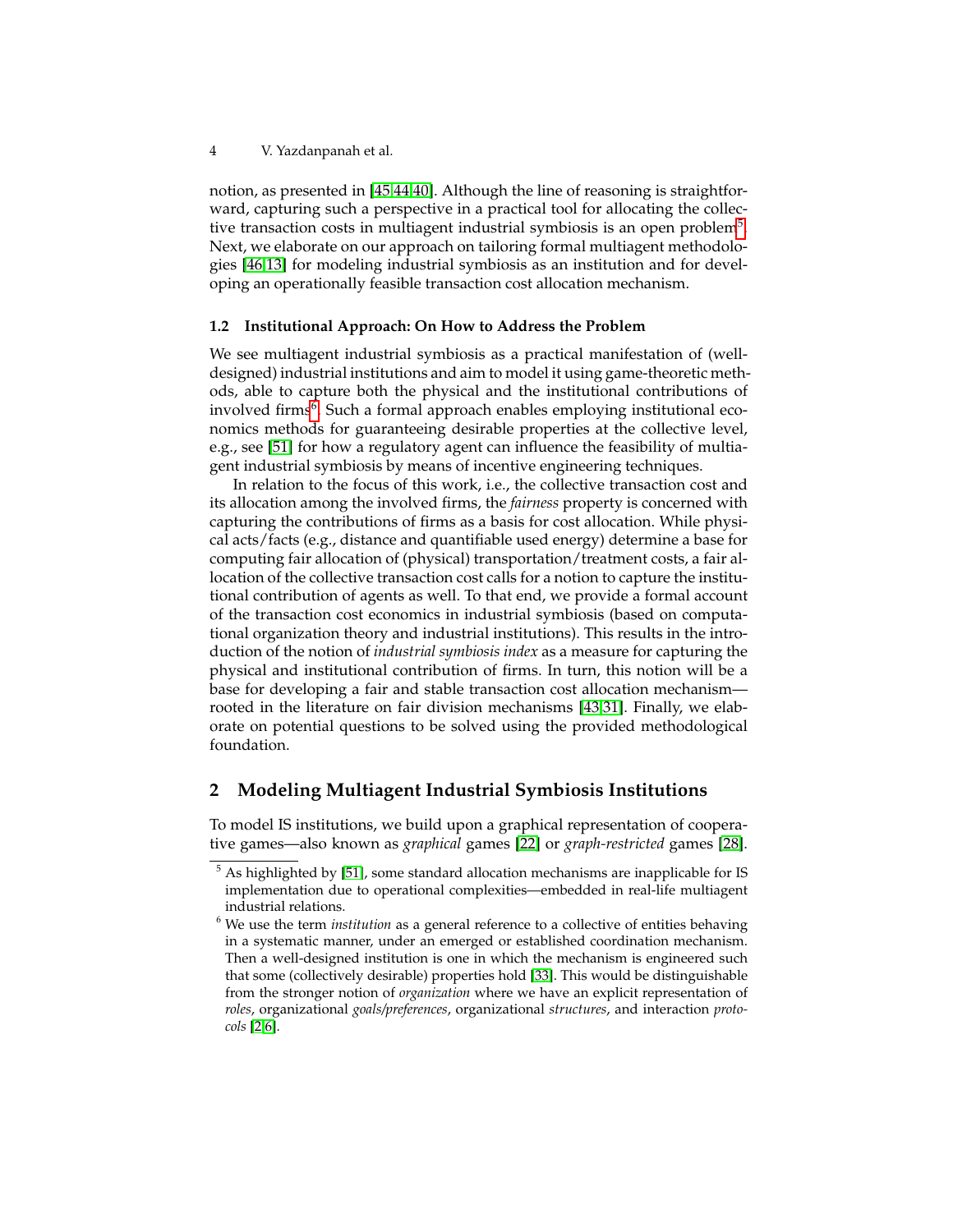Such a representation is a natural choice as it reflects the established relations among the firms and allows the application of standard fair division methods for sharing the collective transaction cost, among the members of the institu-tion<sup>[7](#page-4-0)</sup>. As a first step, we use graph-theoretic notions to determine a realistic characteristic function for the game-theoretic representation of industrial symbiosis. Then, adding an allocation mechanism results in our formal notion of industrial symbiosis institution.

#### **2.1 Preliminary Notions and Definitions**

We recall basic game theoretic notions and the definition of graphical games based on [\[25](#page-17-11)[,28\]](#page-17-9).

*Cooperative Games:* A (transferable utility) cooperative game on a finite set of agents Γ is a tuple  $\langle \Gamma, f \rangle$  where the game's characteristic function  $f : 2^{\Gamma} \mapsto \mathbb{R}$ is such that  $f(\emptyset) = 0$ .

*Graphical Games:* A graphical (transferable utility) cooperative game on a finite set of agents/vertices  $\Gamma$  is a triple  $\langle \Gamma, W, f \rangle$  where W is a  $|\Gamma| \times |\Gamma|$  realvalued weight matrix (representing the weights of edges between vertices in Γ) and the game's W-restricted characteristic function  $f^W : 2^{\Gamma} \mapsto \mathbb{R}$  is such that  $f(\emptyset) = 0$ . We say f is restricted to W as it determines the value of any coalition  $S \subseteq \Gamma \setminus \emptyset$  with respect to W. Such a general formalization allows further tailoring in the context of industrial symbiosis.

*Allocation Mechanisms:* For a given cooperative game  $G = \langle \Gamma, f \rangle$ , a (singlepoint) allocation mechanism  $\mathcal M$  maps a real-valued tuple  $\mathcal M(\mathcal G)\in\mathbb R^{|I|}$  to the pointed game. The *i*-th element of the allocation tuple  $\mathcal{M}(\mathcal{G}) = \langle a_1, a_2, \ldots, a_{|\mathcal{F}|} \rangle$ is the *share* of agent  $i \in \Gamma$  according to M and with respect to G. The term *share* can be interpreted—with respect to the context—as the amount to be *paid* or *gained* by i. We later discuss various properties that such a mechanism can hold or bring about.

## **2.2 From Weighted Connectivity Graphs to Cooperative Graph Games**

To determine how the transaction cost can be allocated among the firms based on their physical and institutional contributions, we take the graph that represents the established symbiotic relations and obtained cost reductions as an in-put<sup>[8](#page-4-1)</sup>. Given such a graph, we formulate a game-theoretical representation that in turn results in inducing the physical as well as the institutional contribution of individual firms.

<span id="page-4-0"></span><sup>7</sup> Through the course of this work, we may refer to firms as *agents*—following the convention in computational economics. This would be to see any industrial symbiosis institution as an environment that supports the collaborative interaction of a set of autonomous, rational decision-makers in charge of the involved firms.

<span id="page-4-1"></span> $8$  Note that the reasoning about such a cost allocation takes place in a retrospective manner and after the establishment of industrial symbiosis relations.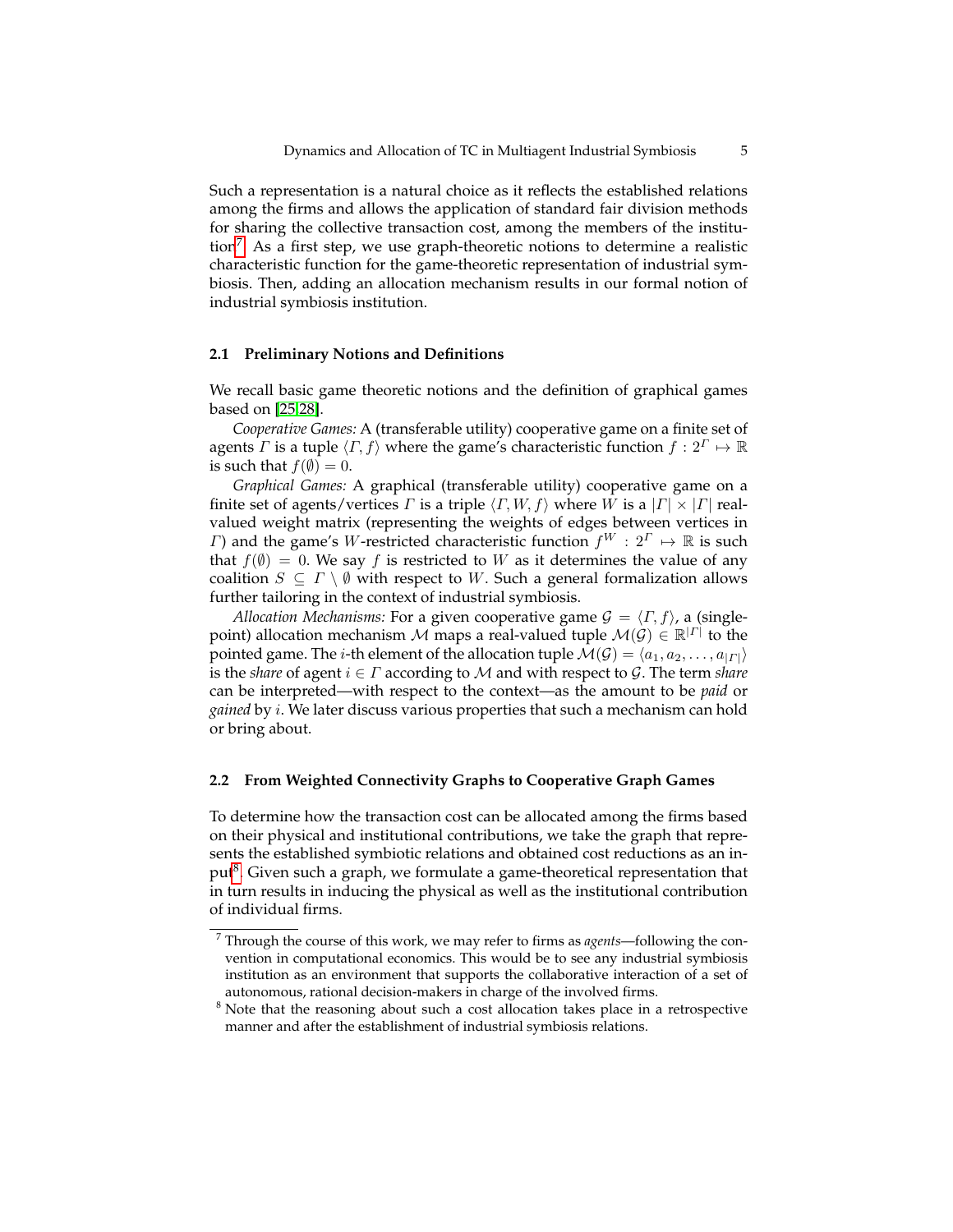**Definition 1 (IS Graph).** An IS graph is a tuple  $\langle \Gamma, W \rangle$ , where  $\Gamma$  is the set of ver*tices, representing* |Γ| *firms and* W *is the* |Γ| × |Γ| *matrix of positive real valued weights, representing the cost reduction values. There exists a weighted undirected edge between distinct firms* i, j ∈ Γ*, representing their established symbiotic relation, only if*  $W_{i,j} \neq 0$ . Moreover, for any  $i \in \Gamma$  we have that  $\sum\limits_{j \in \Gamma} W_{i,j} > 0$  (connected) and that

 $W_{i,i} = 0$  *(loop-free).* 

To have a concise and contextualized representation, we don't require an explicit set of edges as it could be derived based on W. The same holds for requiring the graph to be loop-free and connected. Basically, loops and disconnected firms can be excluded as in such cases the transaction cost (hence its allocation) is meaningless. This results in a realistic representation in which unfeasible relations/edges (which otherwise could be represented by negative or zero weights) are excluded. In the context of IS,  $W_{i,j}$  reflects the realized net benefit—in terms of collectively obtained cost reductions—of the symbiotic relation between firms  $i$  and  $j$  on a given (quantity of) resource  $r$ . As discussed in [\[50\]](#page-18-0), such a collective benefit can be computed by deducing the total operational cost of the relation (for treatment and transportation of  $r$ ) from the total traditional costs (for discharging  $r$  on the provider side of the relation and purchasing traditionally-used inputs—substituted by  $r$  in the realized relation on the receiver side). The  $W$  graph would be the basis for formulating both the physical IS game (reflecting obtainable benefits) and the institutional game (modeling the institutional power of firms in the cluster).

**Definition 2 (Physical IS Game).** *A graphical physical IS game is a triple*  $\langle \Gamma, W, v \rangle$ *, where*  $G = \langle \Gamma, W \rangle$  *is an IS graph and for any group of firms*  $S \subseteq \Gamma$  *with*  $|S| > 1$ *, the characteristic function*  $v(S)$  *is equal to*  $\frac{1}{2} \sum_{i,j \in S} W_{i,j}$ *. By convention, for any*  $S$  *with*  $|S| \leq 1$ ,  $v(S) = 0$ . Then in the normalized characteristic function, denoted by  $\bar{v}$ , we *have that*  $\bar{v}(S) = v(S)/v(\Gamma)$ *.* 

<span id="page-5-1"></span>*Example 1.* To demonstrate the applicability of our approach, we use a case study (adopted from a realistic industrial cluster<sup>[9](#page-5-0)</sup>). See Figure [1](#page-5-1) for an illustration of the IS graph. In this graph, the value on each edge reflects the benefit (in terms of cost reductions) that resulted from the symbiotic relation, realized between the nodes that it connects. While such values represent the physical dimension of an IS practice, the structure of the graph is what we later use to formulate the institutional importance of each node/firm.

The value of any singleton or empty coalition is  $0$  while for any  $S$  with  $|S| > 1$ , we calculate the value by simply adding up the weights of the edges that connect any two member of S. For instance,  $v({1, 2, 3, 4}) = 22$  and  $v(\Gamma =$  $\{1, \ldots, 6\}$  = 34. For the same coalitions, the normalized values are respectively  $\frac{22}{34}$  and  $\frac{34}{34}$ . These normalized values will be later employed for aggregation of

<span id="page-5-0"></span><sup>&</sup>lt;sup>9</sup> The adopted case is one of the successful implementations of industrial symbiosis networks, investigated in the a European project. Due to confidentiality concerns, we omitted the company names and modified some values.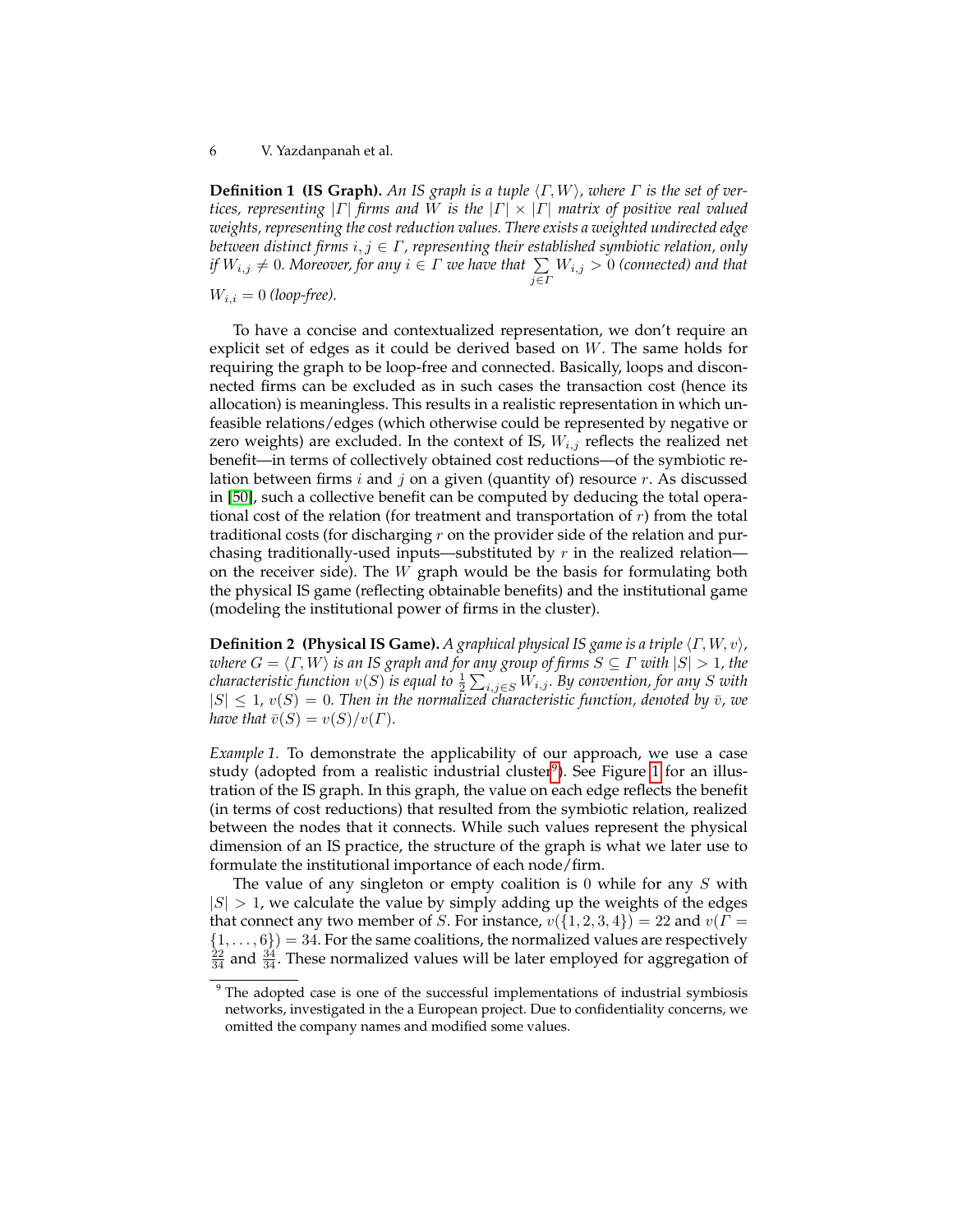

**Fig. 1.** Connectivity graph of the involved firms in the IS cluster. Each node represents a firm and the value on each edge represents the amount of cost reduction, obtained as a result of the collaboration between the firms that the edge connects. Values are presented as *utils*. A util can be interpreted as any form of transferable utility, e.g., a util may be equal to 100\$.

the physical game with a game that represents the institutional power of firms in such clusters.

Below, we present game theoretic properties of the physical IS games.

<span id="page-6-0"></span>**Proposition 1 (Properties).** Let  $G = \langle \Gamma, W, v \rangle$  be a physical IS game. Then:

- *(1) for any coalitions*  $S \subset T$ *, we have that*  $v(S) \le v(T)$  *(monotonicity).*
- *(2) for any disjoint coalitions S and T*, *we have that*  $v(S \cup T) \ge v(S) + v(T)$  *(superadditivity).*
- *(3) for any coalitions S and T*, we have that  $v(S \cup T) + v(S \cap T) \ge v(S) + v(T)$ *(convexity/super-modularity).*

*Proof.* (1) imagine a firm i in  $T \setminus S$ . If i is connected to a member of S or  $T \setminus S$ , it contributes to the value of  $T$ . Otherwise, it has the added value of 0. In both cases, part (1) is true. *(2)* if there exist a direct edge connecting a member of S to a member of the disjoint coalition T, then  $v(S \cup T)$  increases; otherwise, it is equal to  $v(S) + v(T)$ , thanks to non-negative weights. *(3)* In case the two sets are disjoint, it follows from part (2). Otherwise, the two coalitions have nonempty intersection with either positive or zero value.  $\Box$ 

These properties result in the following practical result that the collective value of the grand coalition  $\Gamma$  can be shared among the firms such that no coalition has an incentive to defect the collaboration.

<span id="page-6-1"></span>**Theorem 1 (Nonempty Core).** Let  $G = \langle \Gamma, W, v \rangle$  be a physical IS game. Then there *exists an allocation mechanism*  ${\cal M}$  *such that in*  ${\cal M}({\cal G}) = \langle a_1, a_2, \ldots, a_{|I|} \rangle$ *, we have (1)*  $\sum\limits_{i \in \Gamma} a_i = v(\Gamma)$  *(Efficiency) and (2) for any S*  $\subseteq$  *Γ*,  $\sum\limits_{i \in S}$  $\sum_{i \in S} a_i$  ≥  $v(S)$  *(Coalitional Rationality).*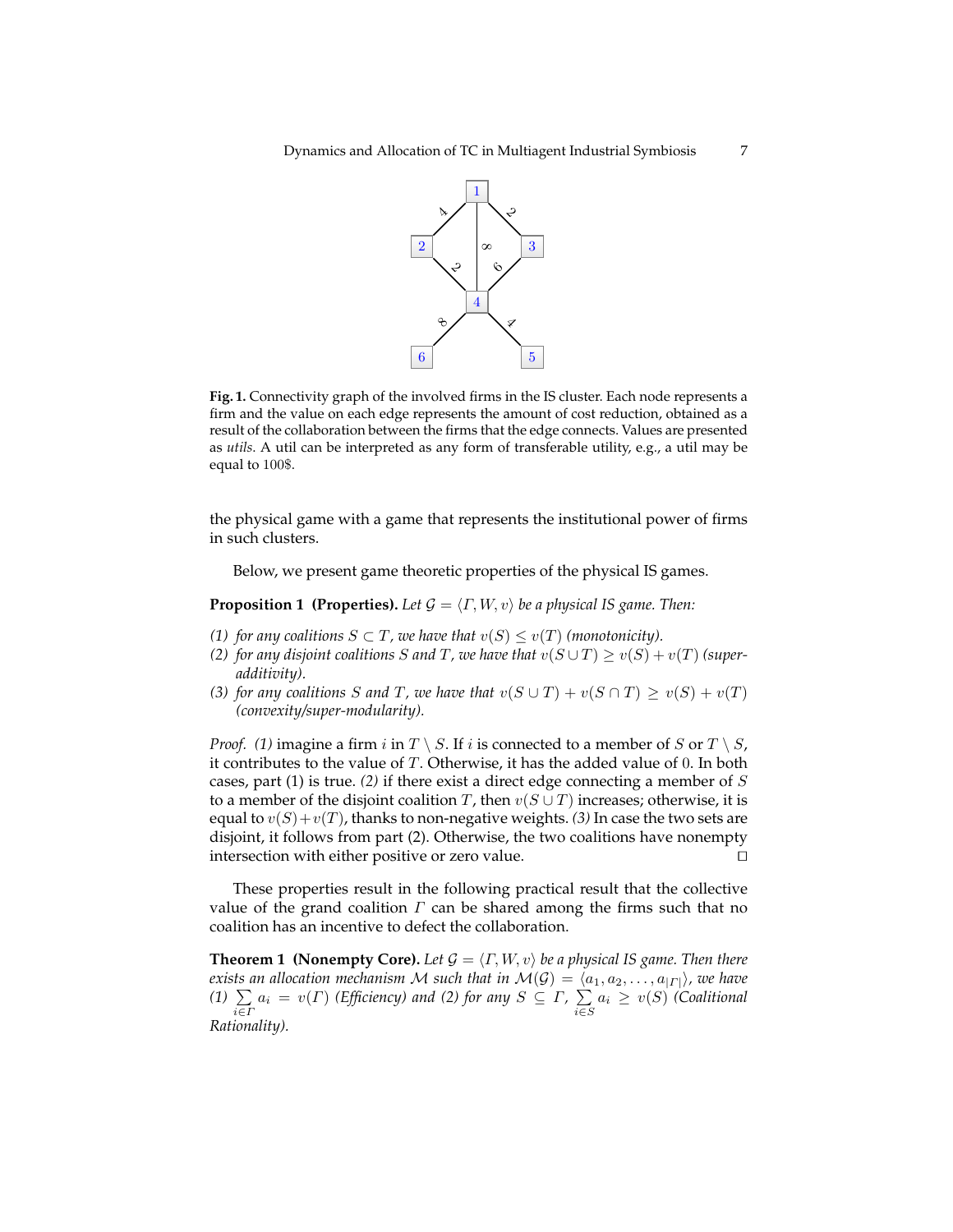*Proof.* The two clauses in this theorem axiomatize the notion of core-nonemptiness [\[37\]](#page-17-12). Then, the convexity property (in Proposition [1\)](#page-6-0) in combination with the wellestablished Bondareva-Shapley theorem [\[5](#page-16-10)[,36\]](#page-17-13) ensures the nonemptiness of the core, and accordingly the existence of a mechanism to generate the allocation.

 $\Box$ 

#### **2.3 From Cooperative Games to Multiagent Industrial Institutions**

In addition to the physical game—based on which we can induce the *physical* contributions that firms can bring about through a bilateral exchange of resources—the next step is to present a basis for capturing the *institutional* contribution of firms. For such a purpose, we cannot rely on cost reduction values (obtained thanks to operationalizing the relations) basically because transaction costs are non-operational, but have an institutional nature. To that end, we employ the notion of *closeness centrality* adopted from the literature on communication networks [\[3\]](#page-16-11) to capture the institutional power of firms, and as the basis for defining the characteristic function of the IS *institutional* game. In a graph on the set of vertices  $\Gamma$ , the closeness centrality of a vertex  $i \in \Gamma$ , denoted by  $\mathfrak{C}(i)$ , is equal to  $\frac{| \Gamma | - 1}{\sum_{i=1}^{n} d(i)}$  $\frac{|F| - 1}{\sum\limits_{j \in \Gamma \setminus \{i\}} d(i,j)}$  where the distance function  $d: \Gamma \times \Gamma \mapsto \mathbb{N}^+$  returns the

shortest distance between *i* and *j*. More explicitly,  $d(i, j) = d(j, i)$  returns the minimum number of edges passed to reach  $j$  from  $i$ . Recalling the presented IS graph in Figure [1,](#page-5-1) we have that  $\mathfrak{C}(1) = \frac{5}{7}$ ,  $\mathfrak{C}(2) = \mathfrak{C}(3) = \frac{5}{8}$ ,  $\mathfrak{C}(4) = \frac{5}{5}$ , and  $\mathfrak{C}(5) = \mathfrak{C}(6) = \frac{5}{9}.$ 

Then based on this notions, we formulate the institutional IS game as follows.

**Definition 3 (Institutional IS Game).** *A graphical institutional IS game is a triple*  $\langle \Gamma, W, \iota \rangle$ , where  $G = \langle \Gamma, W \rangle$  is an IS graph and for any group of firms  $S \subseteq \Gamma$  with  $|S| > 0$ , the characteristic function  $\iota(S)$  is equal to  $\sum_{i \in S} \mathfrak{C}(i)$ . By convention,  $\iota(\emptyset) =$ 0. Then in the normalized characteristic function, denoted by  $\overline{\iota}$ , we have that  $\overline{\iota}(S)$  =  $\iota(S)/\iota(\Gamma)$ .

Due to the additive formulation of  $\iota$ , we have the following properties for institutional IS games.

<span id="page-7-0"></span>**Proposition 2 (Properties).** *Let*  $G = \langle \Gamma, W, \iota \rangle$  *be an institutional IS game. Then*  $G$ *is (1) monotonic and (2) convex/super-modular (defined analogously to Proposition [1\)](#page-6-0).*

*Proof.* Given that  $\mathfrak{C}(i)$  is non-negative for all  $i \in \Gamma$  and the formulation of  $\iota(S)$ as the summation of  $\mathfrak{C}(i)$  for all  $i \in S$ , monotonicity is trivial. For convexity, it suffices to decompose  $\iota(S\cup T)$ . We have that  $\iota(S\cup T)$  is equal to  $\sum_{i\in S\cup T}\mathfrak{C}(i) =$  $\sum_{j\in S} \mathfrak{C}(j) + \sum_{k\in T} \mathfrak{C}(k) - \sum_{l\in S\cap T} \mathfrak{C}(l)$ , hence  $\iota(S\cup T) + \iota(S\cap T) = \iota(S) + \iota(T)$ , which satisfies the convexity condition.  $\Box$ 

Immediate to this, we have the existence of an efficient and coalitionally rational allocation mechanism for any institutional IS game (parallel to Theorem [1](#page-6-1) for physical IS games).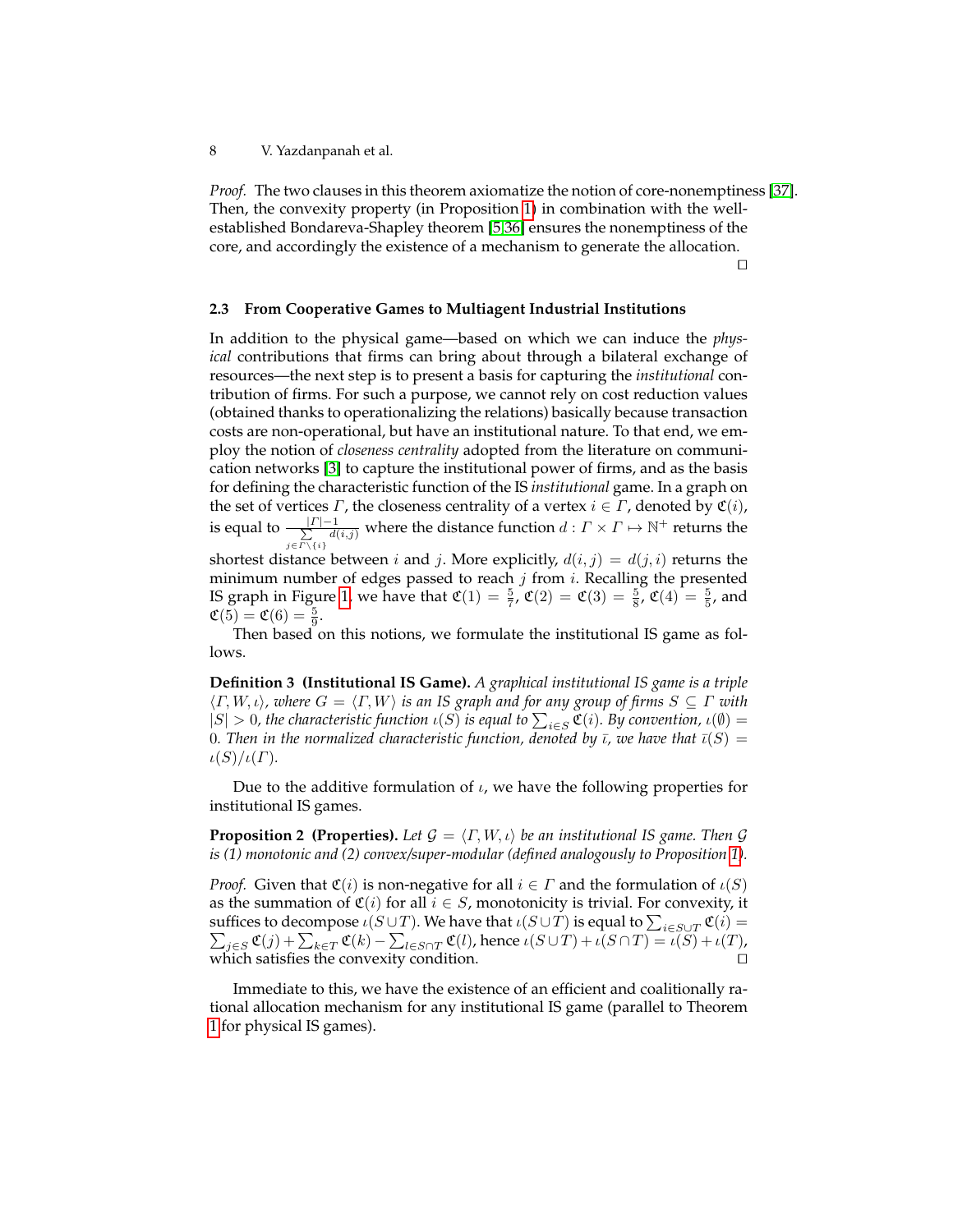Having both the physical and the institutional aspects of IS formalized in the game-theoretic language, we present the aggregated IS game as the summation of the normalized form of the two games.

**Definition 4 (IS Game).** *Let*  $G = \langle \Gamma, W \rangle$  *be an IS graph,*  $\mathcal{G}_P = \langle \Gamma, W, v \rangle$  *a physical IS game on G*, and  $\mathcal{G}_I = \langle \Gamma, W, \iota \rangle$  *an institutional IS game on G. Then the graphical IS game is a triple*  $\langle \Gamma, W, \sigma \rangle$ *, such that for any group of firms*  $S \subseteq \Gamma$ *, the characteristic function*  $\sigma(S)$  *is equal to*  $\bar{v}(S) + \bar{v}(S)$ *.* 

Then, as a corollary to Propositions [1](#page-6-0) and [2](#page-7-0) and Theorem [1,](#page-6-1) we immediately deduce that any IS game preserves the properties presented in Proposition [2,](#page-7-0) hence has a non-empty core (analogous to Theorem [1\)](#page-6-1).

**Corollary 1.** *For any IS game*  $\langle \Gamma, W, \sigma \rangle$ *, the set of efficient and coalitionally rational allocation mechanisms is non-empty.*

In other words: the normalized versions of both games satisfy the presented properties and linear aggregation preserves them. In some application domains, one may opt for various forms of linear aggregations, i.e., to employ  $\sigma = \alpha \bar{v} + \beta \bar{v}$ (for integer-valued positive  $\alpha$  and  $\beta$ ). We later highlight that due to the linearity of the allocation mechanism that we employ, our results remain valid in such a generalization of the problem.

Following the presented perspective in [\[50\]](#page-18-0), an industrial symbiosis institution consists of a group of firms, a structure that specifies the outcome of collaboration among potential coalitions (in the group), and mechanism(s) responsible for coordinating the institution. Such mechanisms are basically in charge to guarantee some desirable properties in the institution. In our case—in industrial symbiosis institutions—the aim could be to ensure the *stability* of the institution (i.e., that no firm or group of firms has an incentive to defect the collaboratively profitable institution), the *fair allocation* of the collectively obtained benefits (such that the contribution of firms is reasonably reflected in their individual shares), or ideally to bring about both *fairness and stability*. In a general form, an industrial symbiosis institution is defined as:

**Definition 5 (Industrial Symbiosis Institution).** *Let* Γ *be a set of firms,* G *an IS game among firms in* Γ*, and* M *a set of value allocation mechanisms. Then an industrial symbiosis institution is defined as triple*  $\mathcal{I} = \langle \Gamma, \mathcal{G}, \mathfrak{M} \rangle$ *.* 

In brief, this is to see an IS institution as an IS game under mechanisms in charge of distributing the collective values<sup>[10](#page-8-0)</sup>. This would be to distribute collectively obtainable benefits as well as collective operational costs for establishment and maintenance of the institution. The latter category corresponds to the focus of this work for allocating transaction costs in industrial symbiosis. In the next section, we present an allocation mechanism—corresponding to the notion of Shapley value and the Myerson value in graph-restricted games [\[35,](#page-17-1)[28\]](#page-17-9)—that satisfies both *fairness* and *stability* properties. We also elaborate on its computational complexity and tractability results.

<span id="page-8-0"></span> $^{10}$  Note that we do not fix the allocation mechanism but take a set  $\mathfrak{M}.$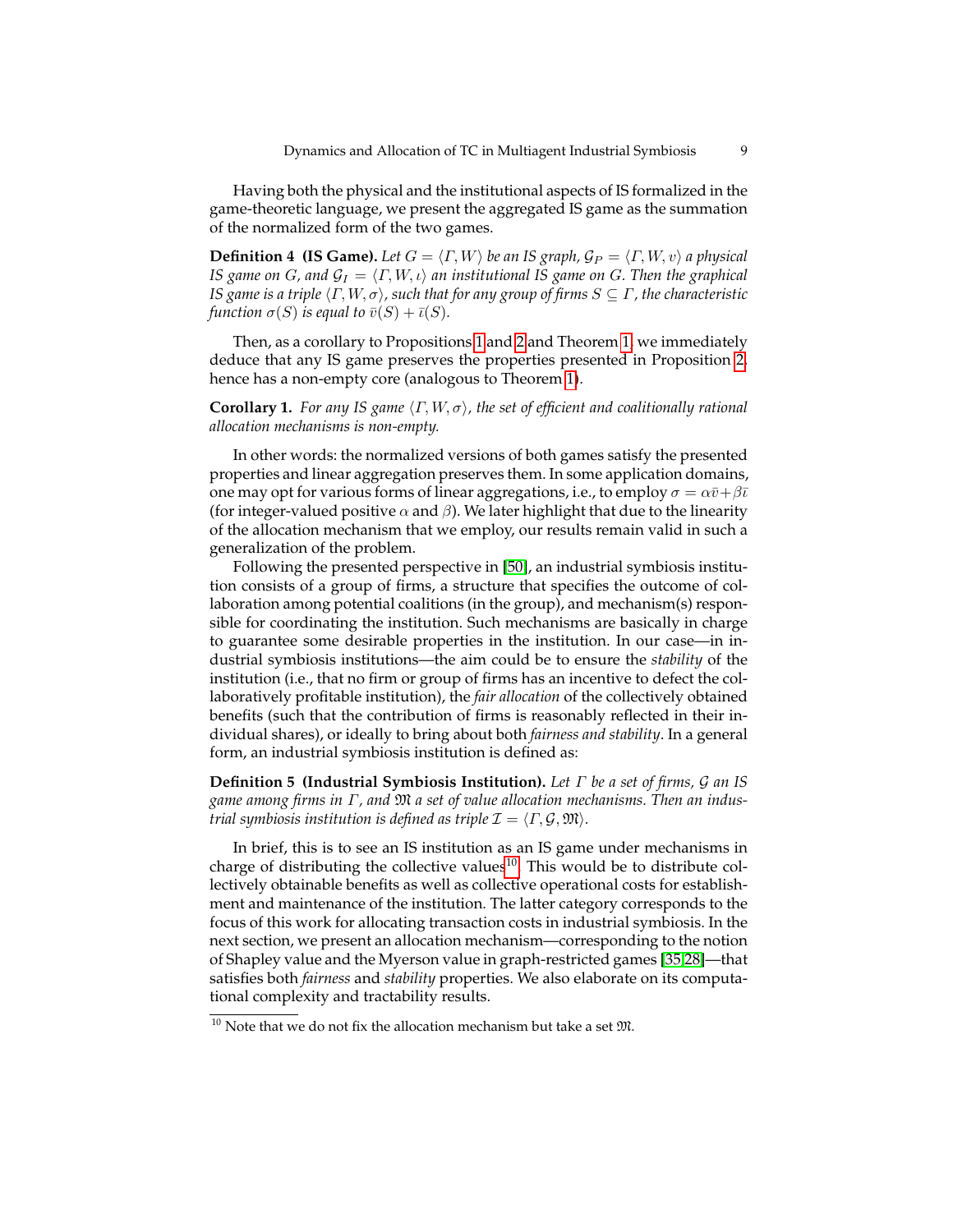# **3 A Shapley-Based Allocation Mechanism for IS**

The main idea behind the *fair* allocation of values is to take into account the contribution of each agent to the collaborative group [\[25\]](#page-17-11). In industrial symbiosis management platforms, the *collective* transaction cost reduces to costs for establishment and maintenance of the framework—as a dynamic e-market en-vironment<sup>[11](#page-9-0)</sup>. This calls for dynamic cost allocation methods, able to grasp the physical as well as institutional nature of each agent's contribution. Roughly speaking, following an initial payment for a basic membership (to get involved in this e-market framework) it is expected that a "*fair*" allocation of costs for further improvements, takes into account the contribution of each participant in terms of their role/function in the formed industrial network. Having the game-theoretic formulation of an IS game (as an aggregation of the physical and institutional IS games), any proportion of the transaction cost that oughts to be shared among the firms—e.g., the total cost for updating the IT platform can be distributed based on each firm's contribution to the IS game. A standard notion in computational economics, capturing the contribution of each agent in a cooperative setting, is the *Shapley value* [\[35\]](#page-17-1). Shapley's allocation method uniquely satisfies the so called *fairness* properties, which has high relevance for our domain of application in industrial organizations. In IS games, as a combination of normalized physical and institutional games among the firms, the Shapley value of a firm determines the extent of its power and influence in the institution. This value would be defined as what we call the firm's *IS index*.

**Definition 6 (IS Index).** Let  $\mathcal{G} = \langle \Gamma, W, \sigma \rangle$  be an IS game. Then for any arbitrary  $i \in \Gamma$  , the IS index, denoted by  $\Phi_i(\sigma)$ , is equal to  $\sum\limits_{S \subseteq \varGamma \setminus \{i\}}$  $|S|!(|I|-|S|-1)!$  $\frac{|[-|S|-1)!}{|F|!}(\sigma(S \cup \{i\})-$ 

 $\sigma(S)$ ).

Due to the characteristics of  $\sigma$  (as a reflection of both the physical as well as institutional aspects of IS) the introduced notion of *IS index* is a measure that reflects the power of a firm based on its connectivity to other firms in the network and also its operational contributions by bringing about cost re-ductions<sup>[12](#page-9-1)</sup>. This index forms a basis for allocating transaction costs such that a higher contribution determines a higher share (i.e., *"with more power comes more responsibility"*). This approach relies on the standard rationale in cooperative cost-sharing games that agents with higher potentials ought to pay the larger

<span id="page-9-0"></span><sup>&</sup>lt;sup>11</sup> Note that there may exist other forms of *individual* transaction costs in such relations. For instance, some investments to calibrate the production process in order to enable accepting a waste-based resource would be categorized as a transaction cost. However, as the equipment remains property of the firm—and can be potentially used in its further relations—it is not reasonable to consider such a cost as a collective (to be shared) transaction cost.

<span id="page-9-1"></span> $12$  We later show that due to the graphical representation of the problem, the IS index can be formulated in a non-factorial manner. This results in lower computational complexity for calculating the IS index of each firm.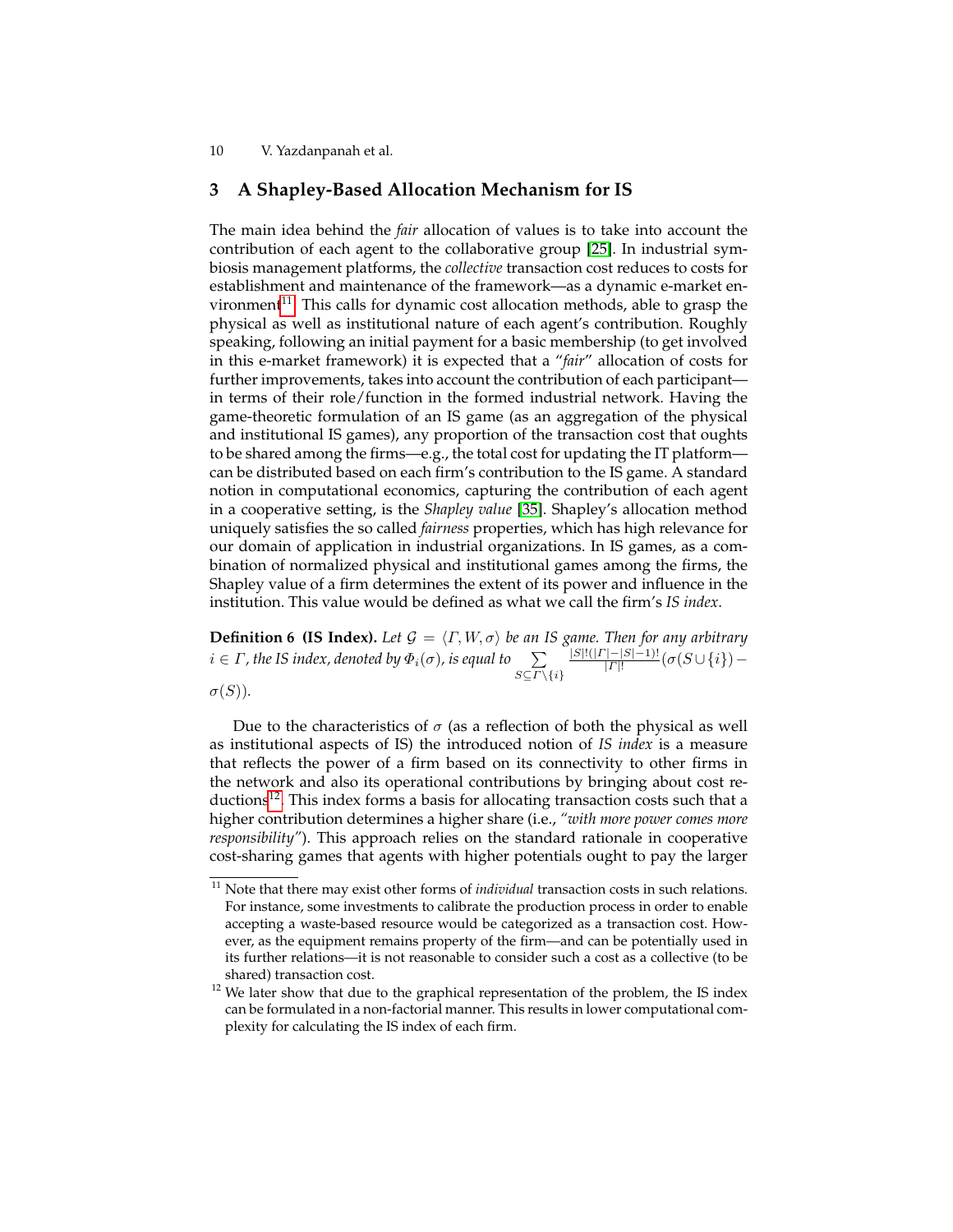share of the costs in the collaborative practice [\[24\]](#page-17-14). Accordingly, given an external cost function  $\tau(\Gamma)$  (equal to  $\tau(S)$  for all  $S \subseteq \Gamma$  with  $|S| \geq 2$ ), determining the (to be shared) transaction cost<sup>[13](#page-10-0)</sup> among the members of  $\Gamma$ , we present the following transaction cost allocation mechanism for IS institutions.

<span id="page-10-2"></span>**Definition 7 (TC Allocation for IS).** Let  $\mathcal{G} = \langle \Gamma, W, \sigma \rangle$  be an IS game,  $\Phi_i(\sigma)$  the *corresponding IS index for any arbitrary*  $i \in \Gamma$ , and  $\tau(\Gamma)$  a given transaction cost value *for*  $\Gamma$ . We define the cost share of agent  $i \in \Gamma$  as  $T_i(\sigma, \tau) := \frac{\Phi_i(\sigma) \cdot \tau(\Gamma)}{\sigma(\Gamma)}$ . Allocation  $T(\sigma, \tau) = \langle a_1, \ldots, a_{|I|} \rangle$  *with*  $a_i = T_i(\sigma, \tau)$  *denotes the TC allocation for IS game G with respect to τ.* 

This allocation, tailored and contextualized for the specific class of structured, graph-restricted industrial symbiosis games, (1) captures both the physical as well as the institutional aspects of this practice, (2) satisfies desirable fairness and stability properties (to be discussed in Section [3.1\)](#page-10-1), and (3) is computationally tractable thanks to the graphical representation of the games (to be illustrated in Section [3.2\)](#page-12-0).

#### <span id="page-10-1"></span>**3.1 On Fairness and Stability**

Having an industrial institution, *stability* and *fairness* are two properties insurable by means of well-designed mechanisms. In the case of the transaction cost allocation mechanism, stability is about (1) sharing the exact amount of the cost and (2) sharing such that no firm can benefit by defecting from the institution. On the other hand, fairness is a more complex property, concerned with (1) the symmetric contribution of firms to the institution, (2) the share of firms whose involvement are non-contributory, (3) the possibility to aggregate various institutions, and finally (4) the sharing of the exact total cost. Below, we provide a formal account of these properties in axiomatic forms—based on [\[25\]](#page-17-11)—and investigate whether they are valid in case of our suggested cost allocation mechanism.

**Proposition 3 (Fairness Axioms).** Let  $\mathcal{I} = \langle \Gamma, \mathcal{G}, \mathfrak{M} \rangle$  be an industrial symbiosis *institution where*  $\Gamma$  *is the set of firms and*  $\mathcal{G} = \langle \Gamma, W, \sigma \rangle$  *is the IS game. For any transaction cost*  $\tau(\Gamma) > 0$  *we have that*  $\mathfrak{M} = \{T(\sigma, \tau)\}\$  *(Definition [7\)](#page-10-2) guarantees the following fairness axioms:*

*(1) The collective transaction cost is efficiently allocated among the firms, formally,* P  $\sum_{i\in\Gamma}T_i(\sigma,\tau)=\tau(\Gamma)$  *(Efficiency).* 

<span id="page-10-0"></span> $13$  Such a cost may consist of initial platform development costs, ongoing IT infrastructure maintenance, or extra personnel recruitment costs for updating the platform.  $\tau$ is defined in a functional way merely to allow further extensions on dynamic formulations of the transaction cost function, e.g., as a temporal function of some required resources for maintaining an IS information system. In other words,  $\tau(S)$  is undefined for  $|S| \leq 1$  and is equal to a given value  $\tau(\Gamma)$  otherwise. Note that our main question is on how to distribute this collectively defined value.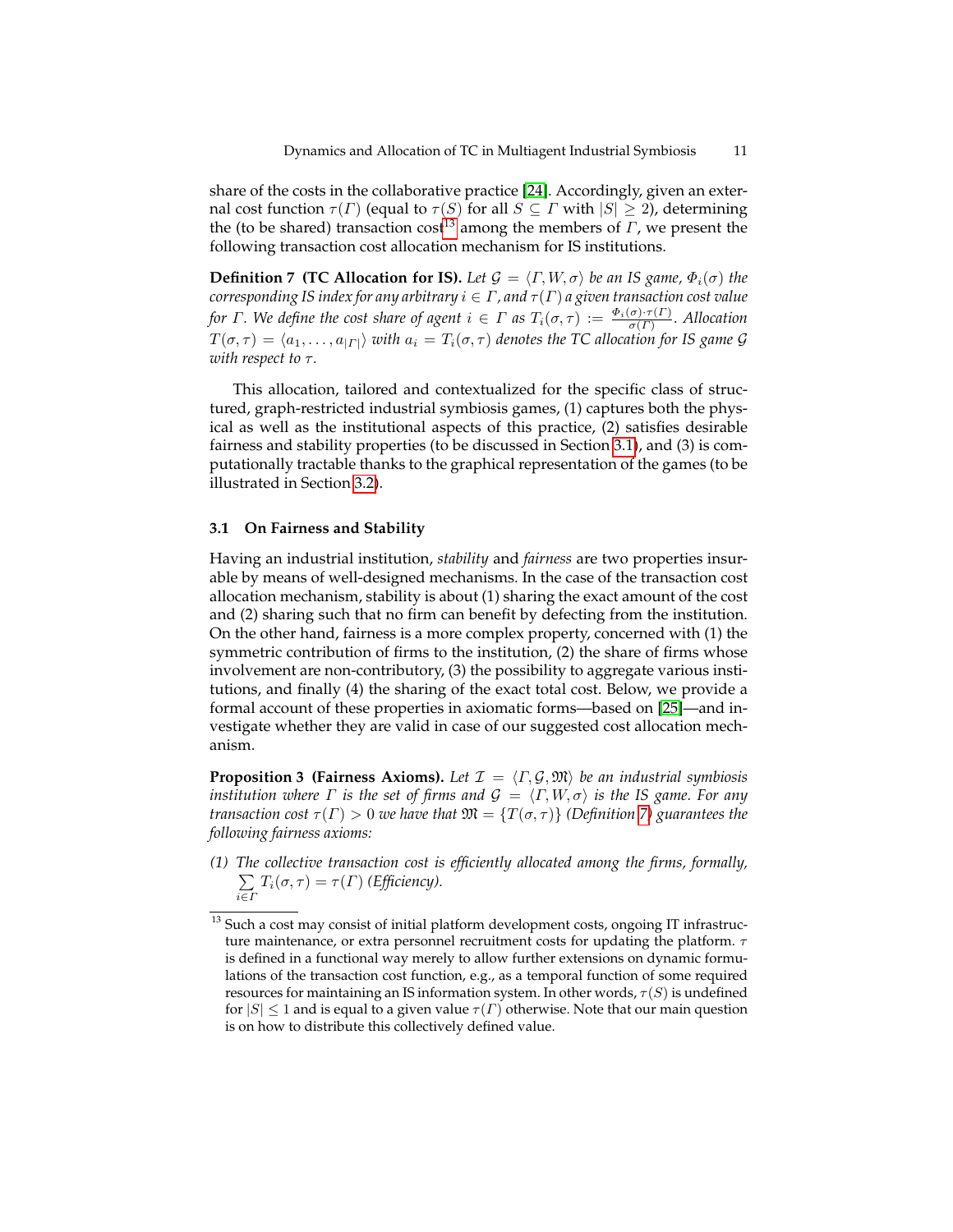- 12 V. Yazdanpanah et al.
- *(2) The identities of the firms do not affect their share of the total transaction cost, formally, for*  $i, j \in \Gamma$ ,  $T_i(\sigma, \tau) = T_j(\sigma, \tau)$  *if for all*  $S \subseteq \Gamma \setminus \{i, j\}$  *we have that*  $\sigma(S \cup \{i\}) = \sigma(S \cup \{j\})$  *(Symmetry).*
- *(3) Any firm of which its contribution to any coalition is equal to its individual value, pays a transaction cost share proportional to its individual value, formally, for i* ∈  $\Gamma$ ,  $T_i(\sigma, \tau) = \frac{\sigma(\{i\}) \cdot \tau(\Gamma)}{\sigma(\Gamma)}$  if for all  $S \subseteq \Gamma \setminus \{i\}$  we have that  $\sigma(S \cup \{i\}) =$  $\sigma(S) + \sigma({i})$ *(Dummy Player).*
- *(4) For two IS games, an agent's transaction cost share in the aggregated game is equal* to the summation of its share in each, formally, given an industrial game  $\mathcal{G}' =$  $\langle \Gamma, W', \sigma' \rangle$  and a corresponding transaction cost  $\tau'(T) > 0$ , we have that  $T_i(\sigma +$  $\sigma', \tau + \tau' = T_i(\sigma, \tau) + T_i(\sigma', \tau')$  (Additivity).

*Proof.* Our notion of IS index measures the Shapley value of each firm i. Following the linearity of this Shapley-based value, we have that the allocation mechanism preserves all the four properties that the Shapley value uniquely possesses [\[21\]](#page-16-12).  $\Box$ 

In general, fairness and stability are orthogonal. In other words, an allocation might be fair but not stable or the other way around. Below, we present an axiomatic account of stability and show their validity for the presented transaction cost allocation method.

**Proposition 4 (Stability Axioms).** Let  $\mathcal{I} = \langle \Gamma, \mathcal{G}, \mathfrak{M} \rangle$  be an industrial symbiosis *institution where*  $\Gamma$  *is the set of firms and*  $\mathcal{G} = \langle \Gamma, W, \sigma \rangle$  *is the IS game. For any transaction cost*  $\tau(\Gamma) > 0$  *we have that*  $\mathfrak{M} = \{T(\sigma, \tau)\}\$  *(Definition [7\)](#page-10-2) guarantees the following stability axioms:*

- *(1) The collective transaction cost is efficiently allocated among the firms, formally,*  $\sum$  $\sum_{i\in\Gamma}T_i(\sigma,\tau)=\tau(\Gamma)$  *(Efficiency).*
- *(2) No subgroup faces an economic incentive to deviate from the grand coalition and benefit by paying a lower share of the transaction cost, formally, for any coalition*  $S \subseteq \Gamma$  with  $|S| \geq 2$ , we have that  $\sum_{i \in S} T_i(\sigma, \tau) \leq \tau(S)$  (Coalitional Rationality).

*Proof.* The first part is valid (using the previous proposition). For the second part, the current formulation of the collective transaction cost requires that  $\tau(S) = \tau(\Gamma)$  which if combined with the first clause, immediately satisfies the  $claim<sup>14</sup>$  $claim<sup>14</sup>$  $claim<sup>14</sup>$ . . Utilization of the contract of the contract of the contract of the contract of the contract of the contract o

Thanks to the adoption of a Shapley-based index—and its linearity property the fairness and stability properties will be preserved in the presented aggregated form of IS institutions and any general linear aggregation forms in which the importance of the physical and institutional contributions are weighted.

<span id="page-11-0"></span> $14$  In the generalized form, where the transaction cost function is defined for all potential coalitions, the convexity of  $\tau$  would be required for coalitional rationality. Note that in case such a function is available, the mere problem on "*how to distribute the collective cost among the firms*" will evaporate, as its solution requires a single call to this function.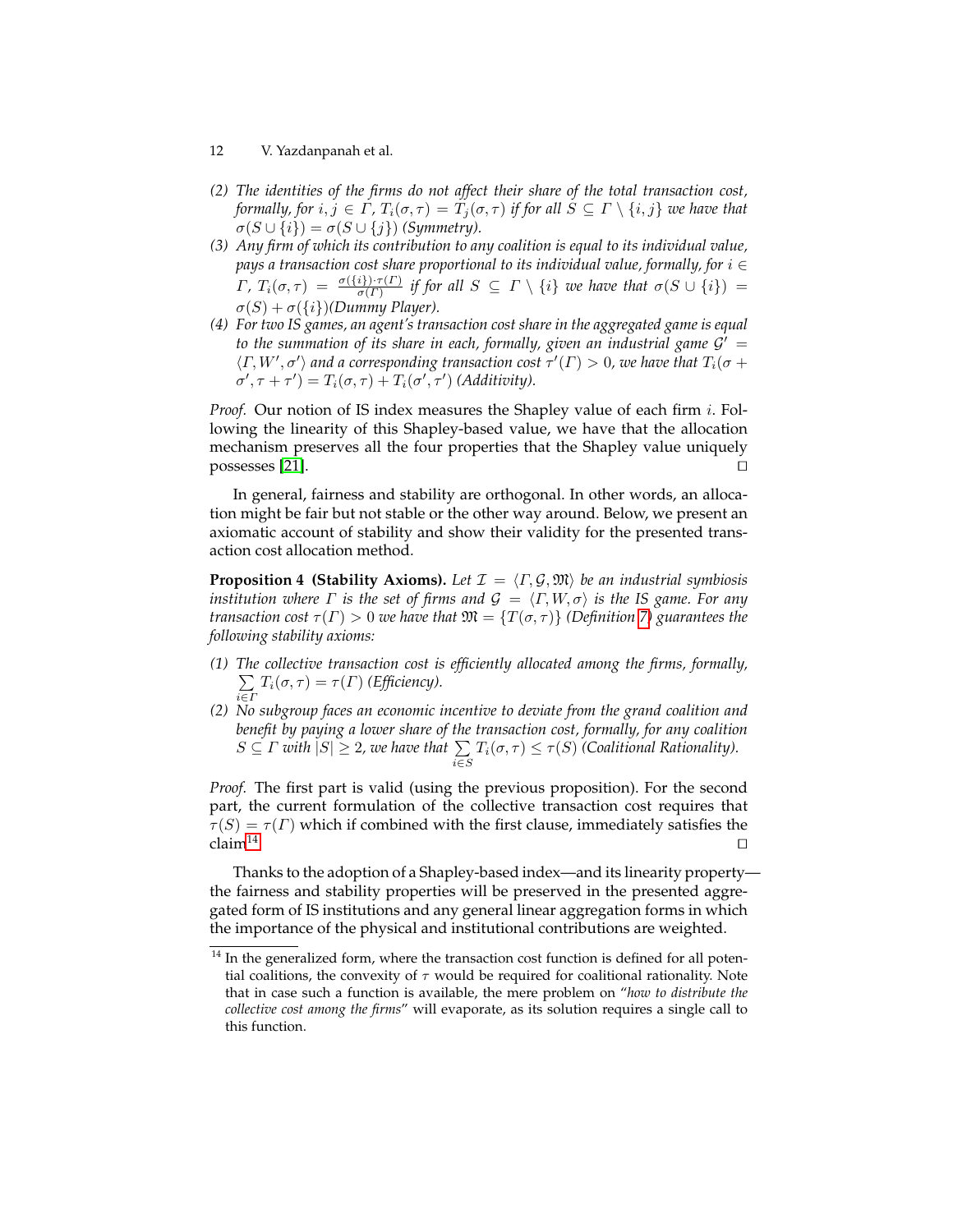**Theorem 2 (Generalizability).** Let  $\mathcal{I} = \langle \Gamma, \mathcal{G}, \mathfrak{M} \rangle$  be an industrial symbiosis in*stitution where*  $\sigma = \alpha \bar{v} + \beta \bar{v}$  *is the characteristic function of G in terms of v and <i>i*, *the corresponding characteristic functions in the physical and institutional IS games, respectively.* We have that  $\mathfrak{M} = \{T(\sigma, \tau)\}\$  (Definition [7\)](#page-10-2) guarantees fairness and sta*bility in* I*.*

## <span id="page-12-0"></span>**3.2 Reductions and a Tractable Algorithm**

Although the presented Shapley-based IS index has the above-mentioned desirable properties, its standard formulation leads to computationally expensive algorithms. Below, we present reductions that result in an alternative formulation for computing the IS index.

<span id="page-12-1"></span>**Lemma 1.** In a graphical physical IS game  $\mathcal{G}_P = \langle \Gamma, W, v \rangle$ , for any  $i \in \Gamma$  we have that  $\sum$  $S\subseteq\Gamma\backslash\{i\}$  $|S|!(|I|-|S|-1)!$  $\frac{(-|S|-1)!}{|F|!}(v(S \cup \{i\}) - v(S)) = \sum_{i=1}^{\infty}$  $j \in \Gamma \backslash \{i\}$  $\frac{W_{i,j}}{2}$ .

*Proof.* Based on the formulation of v, we have that the value of any singleton coalition  $S$  is zero and for any coalition  $T$  with more than two members, the value is computed based on the summation of values that bilateral relations (established within  $T$ ) bring about. In other words, the average marginal contribution of any firm to any  $T$  with more than two members is zero. The only set of coalitions to which a firm may have a contribution are two-member coalitions for which we have the results of [\[48\]](#page-18-1) that the middle point of the core corresponds to the average marginal contribution. In our graph-restricted games, this value is equal to the Myerson value [\[28\]](#page-17-9) and is equal to half of the summation of the values on the edges that are directly connected to *i*, i.e.,  $\sum$  $j \in \Gamma \backslash \{i\}$  $\frac{W_{i,j}}{2}$ .  $\Box$ 

Next, we present a reduction for computing the contributions in the institutional game.

<span id="page-12-2"></span>**Lemma 2.** *In a graphical institutional IS game*  $\mathcal{G}_I = \langle \Gamma, W, \iota \rangle$ , for any  $i \in \Gamma$  we have that  $\sum$  $S\subseteq \Gamma\backslash\{i\}$  $|S|!(|I|-|S|-1)!$  $\frac{(-|S|-1)!}{|S|!}(\iota(S \cup \{i\}) - \iota(S)) = \mathfrak{C}(i).$ 

*Proof.* In the institutional game, each firm i's contribution to any coalition is equal to its degree of closeness centrality. Then the dummy player property implies the claim.  $\Box$ 

Based on these reductions we have that the transaction cost allocation is computationally tractable.

**Theorem 3.** Let  $\mathcal{I} = \langle \Gamma, \mathcal{G}, \mathfrak{M} \rangle$  be an industrial symbiosis institution where  $\Gamma$  is *the set of firms and*  $\mathcal{G} = \langle \Gamma, W, \sigma \rangle$  *is the IS game. For any transaction cost*  $\tau(\Gamma)$  > 0, employing  $\mathfrak{M} = \{T(\sigma, \tau)\}\$ to compute the allocation  $T(\sigma, \tau) = \langle a_1, \ldots, a_{| \Gamma |} \rangle$  is *polynomial in time and space.*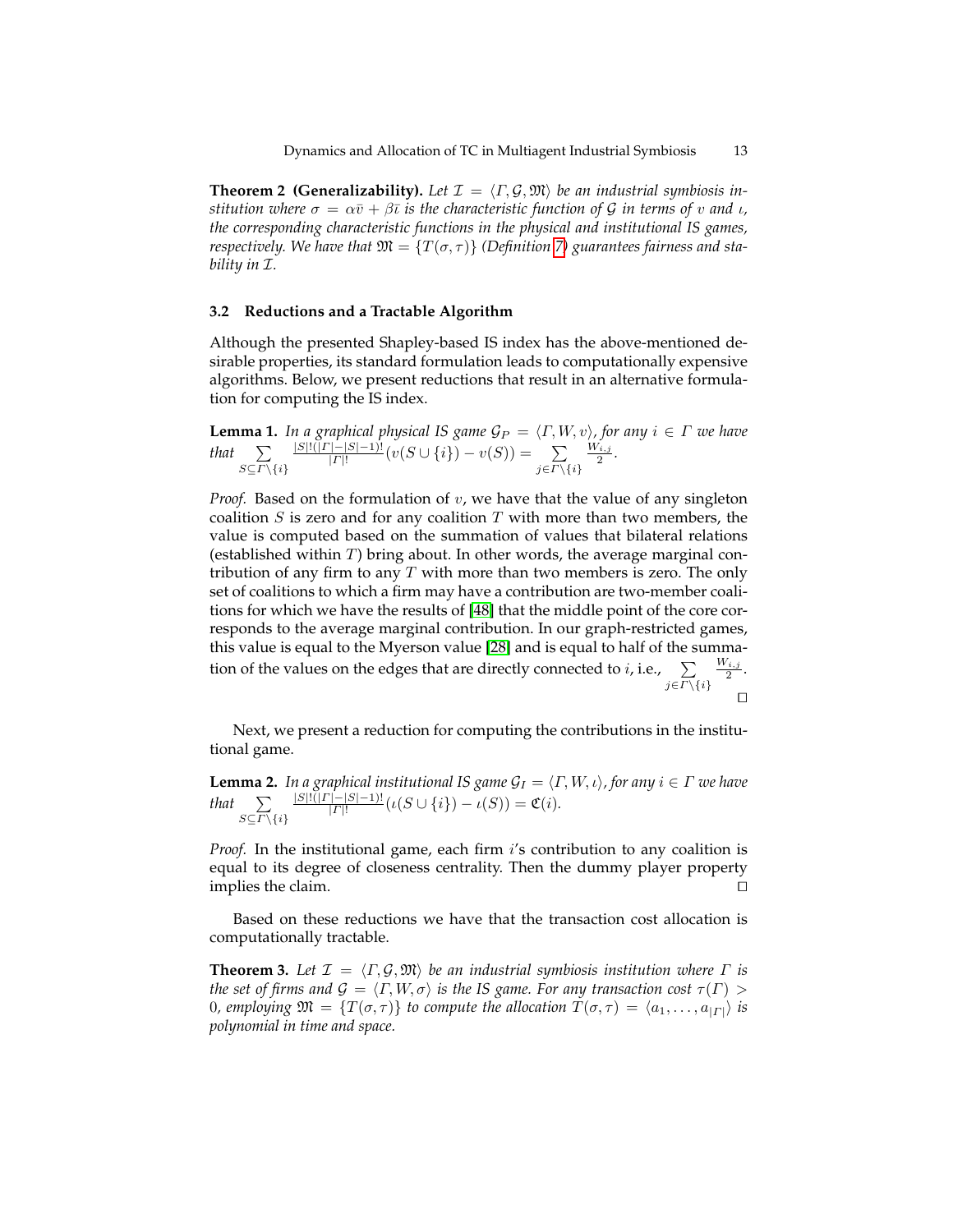**Algorithm 1:** TC Cost Allocation in IS

**Input** : IS Graph  $G = \langle \Gamma, W \rangle$  with  $\Gamma$  as the indexed set of firms and W as the  $| \Gamma | \times | \Gamma |$  weight matrix, Transaction Cost  $\tau(\Gamma)$ . *% Initialization*  $n \leftarrow |\Gamma|$  $\textit{s} \ \textit{Sum}(G) \leftarrow \frac{1}{2} \sum_{i,j \in \Gamma} W_{i,j}$   $Cent(G) \leftarrow \sum_{i \in \Gamma} \mathfrak{C}(i)$   $T \leftarrow [T_1, \ldots, T_n]$  % *n*-Member Allocation Array *% Allocation* **for** i ∈ Γ **do**  $Sum(i) \leftarrow 0$  **for**  $j \in \Gamma \setminus \{i\}$  **do**  $Sum(i) \leftarrow Sum(i) + \frac{W_{i,j}}{2}$ **<sup>11</sup> end** *% Compute IS Index* Φi(σ)  $\Phi_i(\bar{v}) \leftarrow \frac{Sum(i)}{Sum(G)}$   $\Phi_i(\bar{\iota}) \leftarrow \frac{\mathfrak{C}(i)}{Cent(G)}$   $\Phi_i(\sigma) \leftarrow \Phi_i(\bar{v}) + \Phi_i(\bar{v})$  *% Compute Individual Transaction Cost*  $T_i(\sigma, \tau)$   $T_i(\sigma, \tau) \leftarrow \frac{\Phi_i(\sigma) \cdot \tau(\Gamma)}{2}$   $T[i] \leftarrow T_i(\sigma, \tau)$ **<sup>19</sup> end <sup>20</sup>** return T

*Proof.* We present a constructive proof by providing an algorithm (see Algorithm [1\)](#page-13-0) that generates the allocation, of which we verify its correctness and subsequently prove the complexity claims.

<span id="page-13-0"></span>*Correctness:* In Algorithm [1,](#page-13-0) we have that for each firm  $i \in \Gamma$ , the IS index  $\Phi_i(\sigma)$  is equal to the Shapley value of i in the aggregated game (of the normalized physical and institutional games). Thanks to the additivity property, this would be equal to the aggregation of Shapley values in each game. Then, we rely on Lemma [1](#page-12-1) and [2](#page-12-2) for calculating the two values. Finally, for computing individual transaction costs, we have that  $\sigma(\varGamma)=2$  as it is equal to  $\frac{v(\varGamma)}{v(\varGamma)}+\frac{\iota(\varGamma)}{\iota(\varGamma)}$  $rac{\iota(I)}{\iota(I)}$ . *Space Complexity:* The required matrix of weights (representing the set of obtained cost reductions) is in O(n 2 ) where n is the size of Γ. *Time Complexity:* For computing the IS indices, we have  $O(n)$  on the big loop. Then in the physical game component,  $Sum(i)$  is in  $O(n)$  (a pass on the *i*-th row in *W*) and  $Sum(G)$ is in  $O(n^2)$  (a pass through the whole  $W$ ). For the institutional part, we have that computing  $C(i)$  is reducible to finding the shortest paths [\[15\]](#page-16-13) which is wellknown to be in  $O(n^3)$ ) [\[16\]](#page-16-14).  $\Box$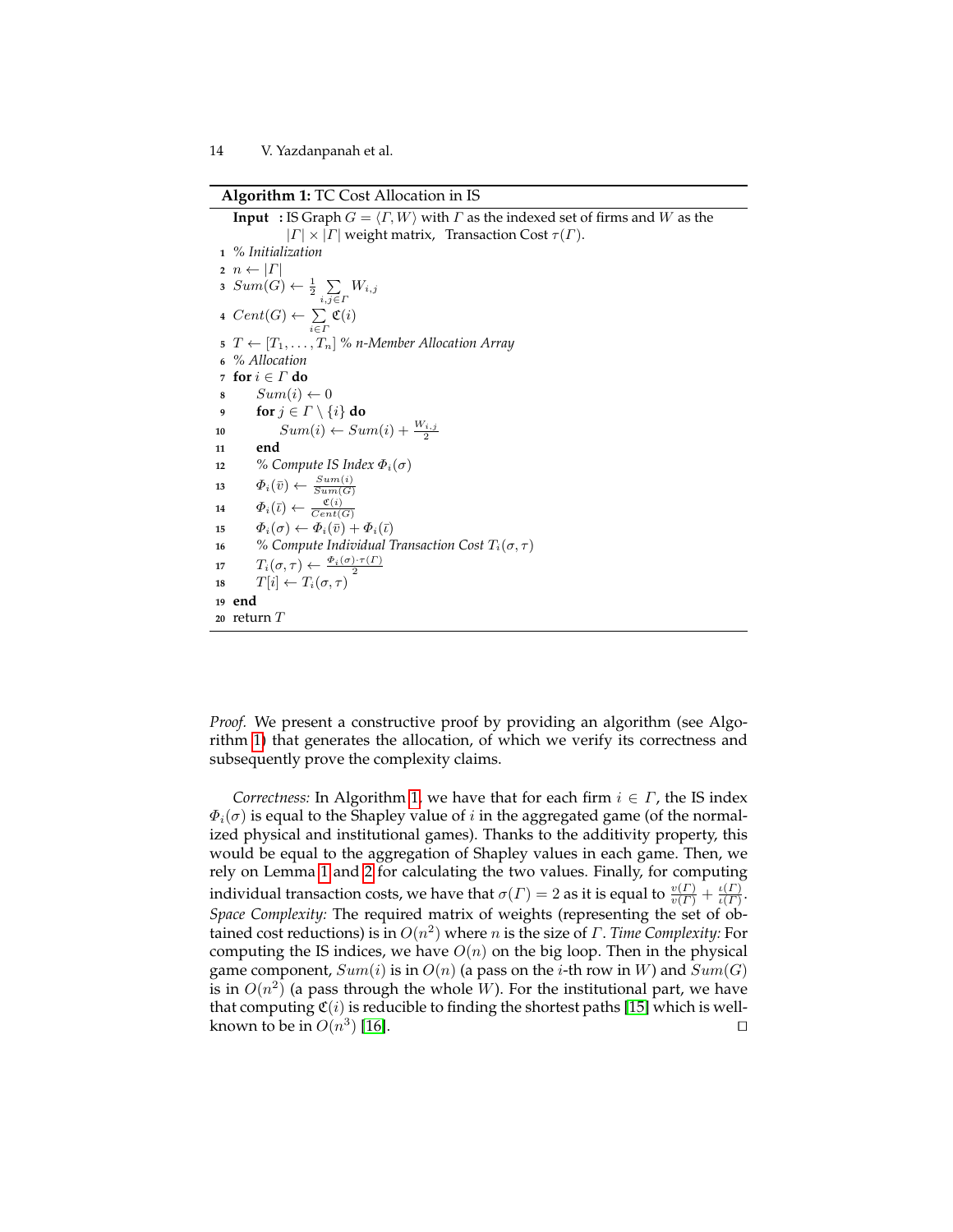# **4 Method Application in a Case Study**

To show the applicability of the developed method for allocating collective transaction costs among a cluster of firms  $\Gamma$ , we use the presented case in Exam-ple [1](#page-5-1) and assume a total value  $\tau(\Gamma)$  as the collective transaction cost, realized for an updating round in Γ's industrial symbiosis information system. Assuming  $\tau(\Gamma) = 100$  simply results in percentage calculation for individual shares.

Following the steps in Algorithm [1,](#page-13-0) we have that  $Sum(G) = 34$  and  $Cent(G)$  $\frac{1027}{252}$ . Then for each firm  $i \in \{1, \ldots, 6\}$ , to compute  $\Phi_i(\bar{v})$  (as the physical component of  $\Phi_i(\sigma)$ ), we calculate the summation of the weights on all the edges connected to *i* and divide it by  $Sum(G)$ . Thus we have:  $\Phi_1(\bar{v}) = \frac{7}{34}$ ,  $\Phi_2(\bar{v}) = \frac{3}{34}$ ,  $\Phi_3(\bar{v})=\frac{4}{34}$ ,  $\Phi_4(\bar{v})=\frac{14}{34}$ ,  $\Phi_5(\bar{v})=\frac{2}{34}$ ,  $\Phi_6(\bar{v})=\frac{4}{34}$ . For each firm  $i$ , adding  $\frac{\mathfrak{C}(\mathfrak{i})}{Cent(G)}$ to  $\Phi_i(\bar{v})$  results in its IS index  $\Phi_i(\sigma) = \frac{13309}{34918}, \frac{4218}{17459}, \frac{9463}{34918}, \frac{11473}{17459}, \frac{3407}{17459}, \frac{4434}{17459}$  (respectively for firms 1 to 6). Finally, the transaction cost allocation  $T$  could be generated based on  $\Phi_i(\sigma)$ . We have that:  $T_1(\sigma, \tau) = 19.06$ ,  $T_2(\sigma, \tau) = 12.08$ ,  $T_3(\sigma, \tau) = 13.55, T_4(\sigma, \tau) = 32.86, T_5(\sigma, \tau) = 9.76$ , and  $T_6(\sigma, \tau) = 12.70$ .

Note that as we employ generic graph-/game-theoretical solution concepts as a basis for the developed algorithm, our results are neither sensitive to the distribution of the cost reduction values nor to the structure of the connectivity graph.

## **5 Conclusions and Open Research Directions**

Amid the institutional nature of transaction costs, to our knowledge, this work is the first proposal that translates Searle's well-established philosophy on institutional theory for the context of IS, takes it into practice for fair transaction cost allocation, and introduces a tractable algorithm for such a purpose. As a managerial decision support tool, the presented algorithm can be integrated into smart IS contracting and management frameworks to enable the automation of cost allocation procedures. For instance, as a suggested business model for IS clusters, firms would be expected to pay an initial membership fee and then be charged for further collective transaction costs based on the presented method—reflecting their operational as well as institutional contributions.

As presented, this work has immediate applicability to support IS management by means of providing a fair and stable TC allocation mechanism. In addition, it opens new research directions to study: different *IS classes*, various forms of *TC functions*, applicable *notions of fairness and toolbox of mechanisms*, and *governance mechanisms* able to observe the collective behavior of IS.

*IS Classes and Graphical Constraints:* While we focused on generic IS, an interesting line of research is to investigate sub-classes of IS with respect to their graphical structures. For instance, in most bio-based IS practices, bio-refineries are in the center of the cluster due to their crucial role as a resource treatment/recycling facility. This results in tree-like structures or in clusters of star graphs such that no two firms can implement an IS relation in the absence of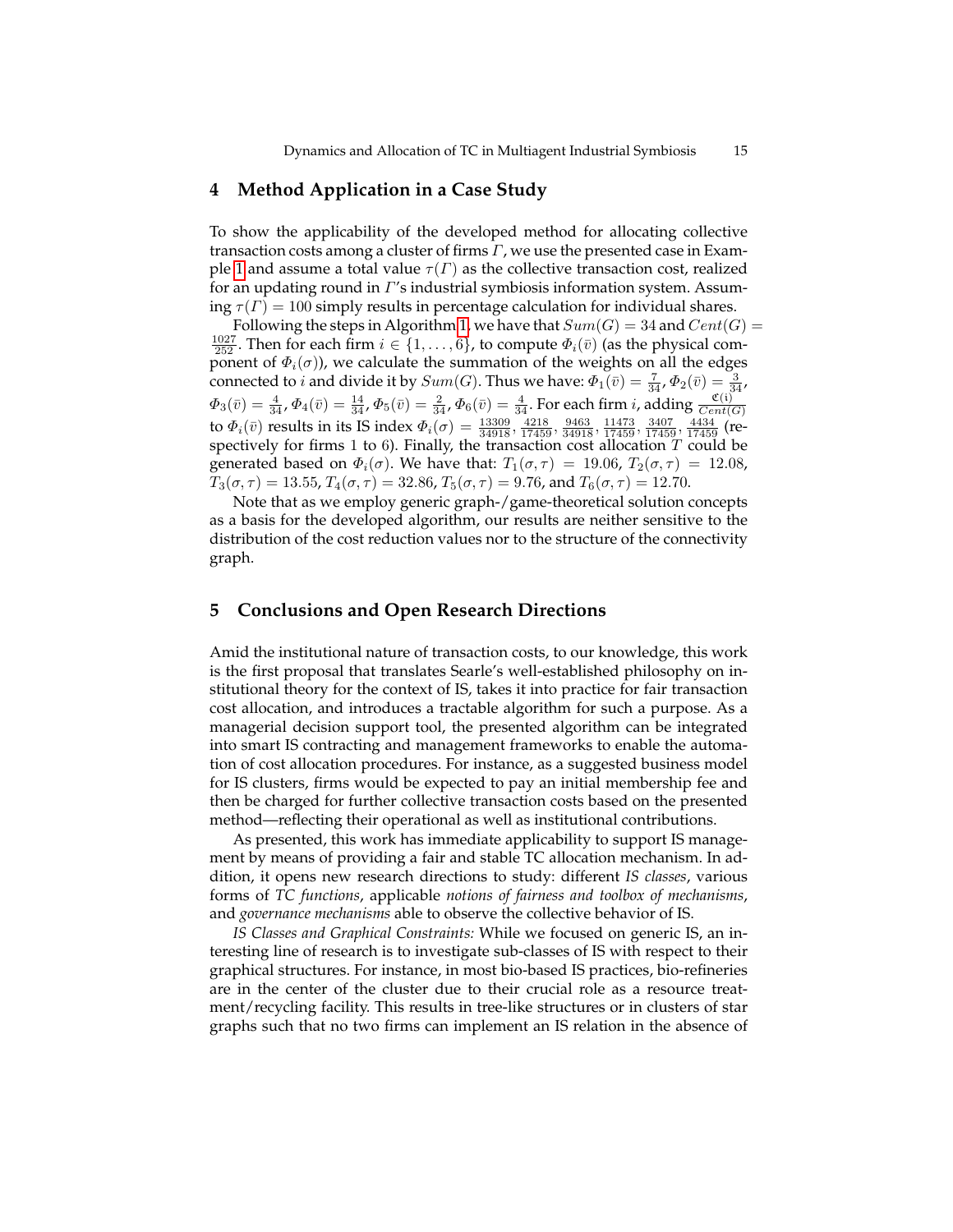a third-party refinery. This calls for tailored methods able to capture such contextual properties. To this end, a combination of tree-like graphical games [\[29\]](#page-17-15) and dependence graphs [\[10\]](#page-16-15) would be a suggested formal foundation.

*Transaction Cost Functions:* An immediate extension to this work is to study transaction cost functions, formulated in terms of the operational dimensions of IS (see [\[50\]](#page-18-0) for such dimensions). This results in cases where—in addition to the grand coalition—the collective transaction cost for some (but not all the) other coalitions is well-defined, through a functional formulation of TC; e.g., using the presented multiagent methods in [\[30\]](#page-17-16). In such a case, we see that satisfying the coalitional rationality, by means of an allocation mechanism, calls for integrating the properties of such a function and requiring circumscriptions on the characteristic functions of the physical and institutional IS games.

*Notions of Fairness and Toolbox of Mechanisms:* We plan to relate the presented Shapley-based fair allocation to other axiomatic notions of fairness [\[23,](#page-16-16)[32\]](#page-17-17). This results in a toolbox of mechanisms, each satisfying a set of desirable properties, hence admissible in a related domain of application. In practice, implementing such a mechanism toolbox in IS information systems enables the firm managers to opt for a relevant set of decision support services, tailored with respect to their managerial strategies and preferences. To compare the effectiveness of mechanisms in different domains, an appropriate approach would be to employ agent-based simulation techniques [\[18](#page-16-17)[,47\]](#page-18-5) in combination with participatory policy analysis tools [\[27](#page-17-18)[,26\]](#page-17-19).

*Norm-Aware IS Governance:* Finally, a line of focus for future work is to develop governance frameworks for IS. This is to enable monitoring of the organizational behavior and enforcing normatively desirable behaviors. For such a purpose, we rely on the rich literature on norm-aware coordination [\[41](#page-17-20)[,12](#page-16-18)[,39\]](#page-17-21) and address open problems related to *organizational characterization* [\[11\]](#page-16-19) of multiagent industrial symbiosis. To that end, cost allocation and incentive engineering techniques can be employed as a financial instrument for nudging the collective behavior and to ensure the compliance of firms to contractual commitments [\[1](#page-15-1)[,7\]](#page-16-20).

#### **Acknowledgements**

*SHAREBOX* [\[38\]](#page-17-22), the project leading to this work, has received funding from the European Union's Horizon 2020 research and innovation programme under grant agreement No. 680843.

## **References**

- <span id="page-15-1"></span>1. Anderson, S.W., Dekker, H.C.: Management control for market transactions: The relation between transaction characteristics, incomplete contract design, and subsequent performance. Management Science **51**(12), 1734–1752 (2005)
- <span id="page-15-0"></span>2. Baldoni, M., Baroglio, C., Marengo, E.: Behavior-oriented commitment-based protocols. In: ECAI. vol. 215, pp. 137–142 (2010)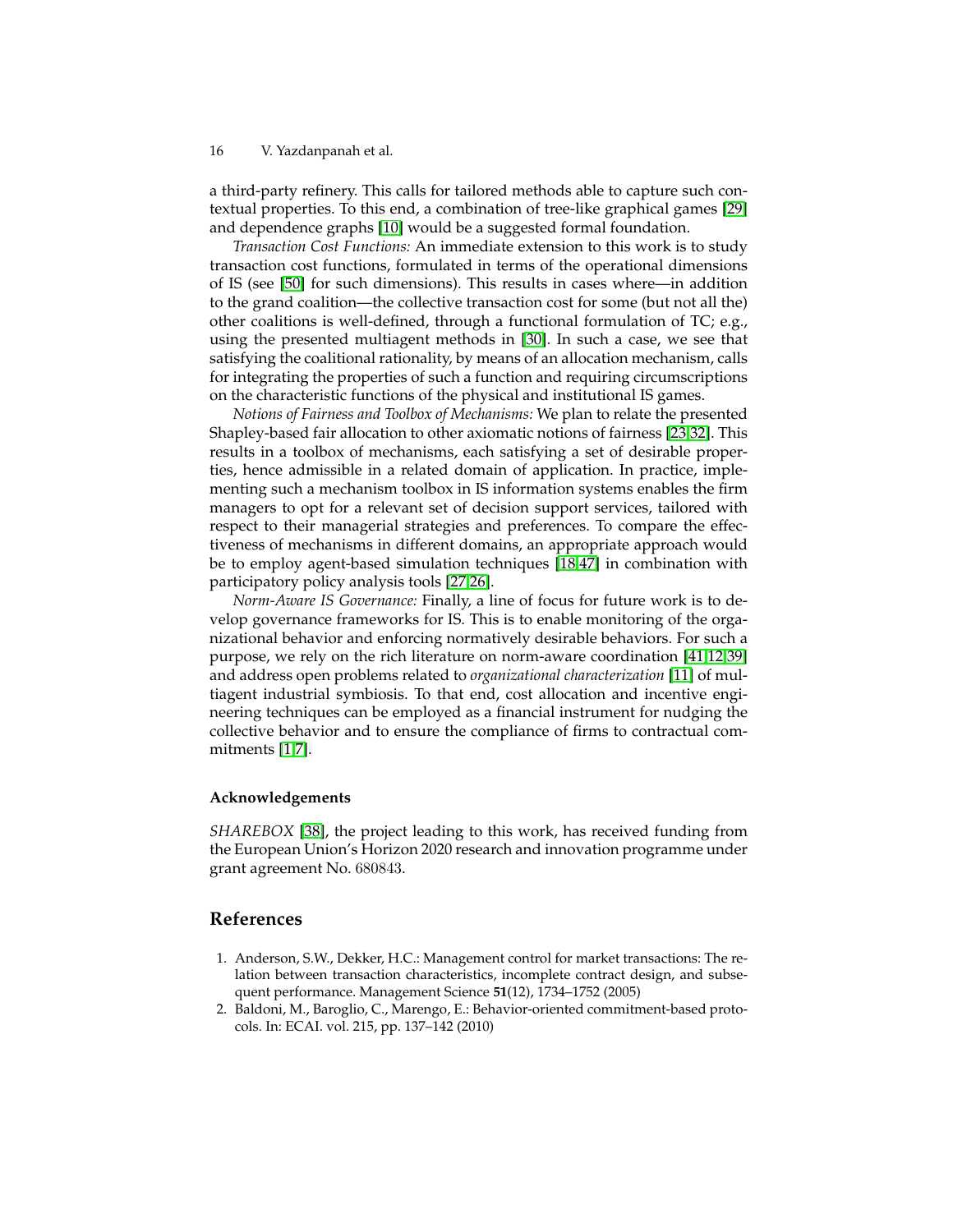Dynamics and Allocation of TC in Multiagent Industrial Symbiosis 17

- <span id="page-16-11"></span>3. Bavelas, A.: Communication patterns in task-oriented groups. The Journal of the Acoustical Society of America **22**(6), 725–730 (1950)
- <span id="page-16-3"></span>4. Billera, L.J., Heath, D.C.: Allocation of shared costs: A set of axioms yielding a unique procedure. Mathematics of Operations Research **7**(1), 32–39 (1982)
- <span id="page-16-10"></span>5. Bondareva, O.N.: Some applications of linear programming methods to the theory of cooperative games. Problemy kibernetiki **10**, 119–139 (1963)
- <span id="page-16-9"></span>6. Van den Broek, E.L., Jonker, C.M., Sharpanskykh, A., Treur, J., et al.: Formal modeling and analysis of organizations. In: International Conference on Autonomous Agents and Multiagent Systems. pp. 18–34. Springer (2005)
- <span id="page-16-20"></span>7. Chalioti, E., Serfes, K.: Strategic incentives for innovations and market competition. International Journal of Industrial Organization **52**, 427–449 (2017)
- <span id="page-16-5"></span>8. Chertow, M., Ehrenfeld, J.: Organizing self-organizing systems: Toward a theory of industrial symbiosis. Journal of Industrial Ecology **16**(1), 13–27 (2012)
- <span id="page-16-0"></span>9. Chertow, M.R.: "Uncovering" industrial symbiosis. Journal of Industrial Ecology **11**(1), 11–30 (2007)
- <span id="page-16-15"></span>10. Conte, R., Sichman, J.S.: Dependence graphs: Dependence within and between groups. Computational & Mathematical Organization Theory **8**(2), 87–112 (2002)
- <span id="page-16-19"></span>11. Coutinho, L.R., Brandão, A., Sichman, J.S., Hübner, J.F., Boissier, O.: A model-based architecture for organizational interoperability in open multiagent systems. In: Coordination, Organizations, Institutions and Norms in Agent Systems COIN-2009. pp. 102–113. Springer (2009)
- <span id="page-16-18"></span>12. Dastani, M., van der Torre, L., Yorke-Smith, N.: Commitments and interaction norms in organisations. Autonomous Agents and Multi-Agent Systems **31**(2), 207–249 (2017)
- <span id="page-16-7"></span>13. Dawid, H., Gatti, D.D.: Agent-based macroeconomics. In: Handbook of computational economics, vol. 4, pp. 63–156. Elsevier (2018)
- <span id="page-16-6"></span>14. Deng, X., Papadimitriou, C.H.: On the complexity of cooperative solution concepts. Mathematics of Operations Research **19**(2), 257–266 (1994)
- <span id="page-16-13"></span>15. Eppstein, D., Wang, J.: Fast approximation of centrality. In: Proceedings of the twelfth annual ACM-SIAM symposium on Discrete algorithms. pp. 228–229. Society for Industrial and Applied Mathematics (2001)
- <span id="page-16-14"></span>16. Floyd, R.W.: Algorithm 97: shortest path. Communications of the ACM **5**(6), 345 (1962)
- <span id="page-16-4"></span>17. Fraccascia, L., Yazan, D.M.: The role of online information-sharing platforms on the performance of industrial symbiosis networks. Resources, Conservation and Recycling **136**, 473–485 (2018)
- <span id="page-16-17"></span>18. Fraccascia, L., Yazdanpanah, V., van Capelleveen, G., Yazan, D.M.: A framework for industrial symbiosis systems for agent-based simulation. In: 2019 IEEE 21st Conference on Business Informatics (CBI). vol. 1, pp. 419–428. IEEE (2019)
- <span id="page-16-2"></span>19. Gatzioura, A., Sànchez-Marrè, M., Gibert, K.: A hybrid recommender system to improve circular economy in industrial symbiotic networks. Energies **12**(18), 3546 (2019)
- <span id="page-16-1"></span>20. Gonela, V., Zhang, J., Osmani, A.: Stochastic optimization of sustainable industrial symbiosis based hybrid generation bioethanol supply chains. Computers & industrial engineering **87**, 40–65 (2015)
- <span id="page-16-12"></span>21. Hart, S.: Shapley value. In: Game Theory, pp. 210–216. Springer (1989)
- <span id="page-16-8"></span>22. Kearns, M.: Graphical games. The New Palgrave Dictionary of Economics: Volume 1–8 pp. 2547–2549 (2008)
- <span id="page-16-16"></span>23. Lan, T., Kao, D.T.H., Chiang, M., Sabharwal, A.: An axiomatic theory of fairness in network resource allocation. In: INFOCOM 2010. 29th IEEE International Conference on Computer Communications. pp. 1343–1351 (2010)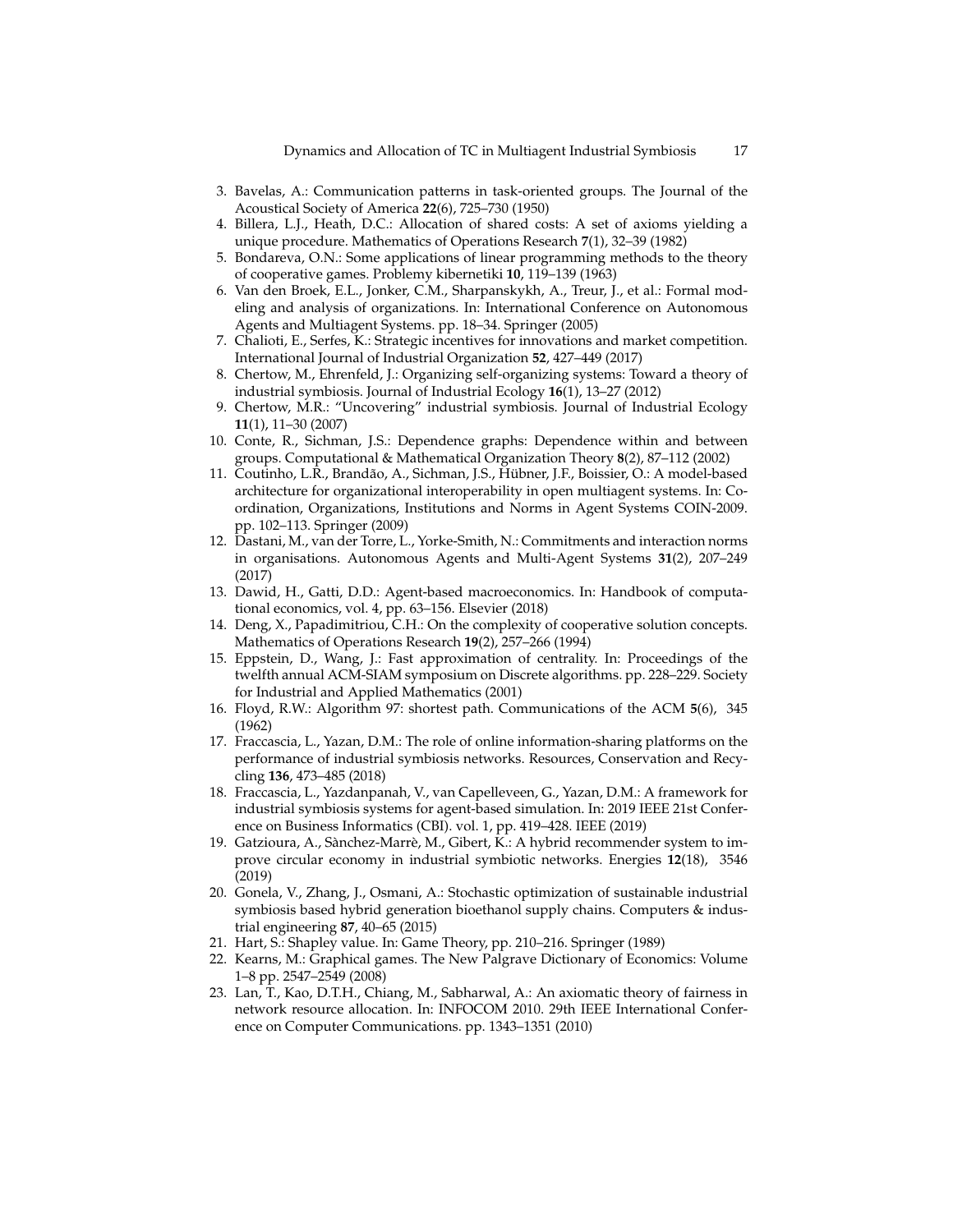- 18 V. Yazdanpanah et al.
- <span id="page-17-14"></span>24. Marden, J.R., Wierman, A.: Distributed welfare games. Operations Research **61**(1), 155–168 (2013)
- <span id="page-17-11"></span>25. Mas-Colell, A., Whinston, M.D., Green, J.R., et al.: Microeconomic theory, vol. 1. Oxford university press New York (1995)
- <span id="page-17-19"></span>26. Mehryar, S., Schwarz, N., Sliuzas, R., van Maarseveen, M.: Making use of fuzzy cognitive maps in agent-based modeling. In: Advances in Social Simulation, pp. 307– 313. Springer (2020)
- <span id="page-17-18"></span>27. Mehryar, S., Sliuzas, R., Schwarz, N., Sharifi, A., van Maarseveen, M.: From individual fuzzy cognitive maps to agent based models: Modeling multi-factorial and multi-stakeholder decision-making for water scarcity. Journal of environmental management **250**, 109482 (2019)
- <span id="page-17-9"></span>28. Myerson, R.B.: Graphs and cooperation in games. Mathematics of operations research **2**(3), 225–229 (1977)
- <span id="page-17-15"></span>29. Nisan, N., Roughgarden, T., Tardos, E., Vazirani, V.V.: Algorithmic game theory. Cambridge University Press (2007)
- <span id="page-17-16"></span>30. Ping, L., Yongtong, H., Bode, J., et al.: Multi-agent system for cost estimation. Computers & industrial engineering **31**(3-4), 731–735 (1996)
- <span id="page-17-8"></span>31. Pratt, J.W., Zeckhauser, R.J.: The fair and efficient division of the winsor family silver. Management Science **36**(11), 1293–1301 (1990)
- <span id="page-17-17"></span>32. Richards, T.J., Liaukonyte, J., Streletskaya, N.A.: Personalized pricing and price fairness. International Journal of Industrial Organization **44**, 138–153 (2016)
- <span id="page-17-10"></span>33. Rubino, R., Omicini, A., Denti, E.: Computational institutions for modelling normregulated MAS: An approach based on coordination artifacts. In: Proceedings of AAMAS-2005. pp. 127–141. Springer (2005)
- <span id="page-17-3"></span>34. Searle, J.R.: What is an institution? Journal of institutional economics **1**(1), 1–22 (2005)
- <span id="page-17-1"></span>35. Shapley, L.S.: A value for n-person games. Contributions to the Theory of Games **2**(28), 307–317 (1953)
- <span id="page-17-13"></span>36. Shapley, L.S.: On balanced sets and cores. Naval research logistics quarterly **14**(4), 453–460 (1967)
- <span id="page-17-12"></span>37. Shapley, L.S., Shubik, M.: On market games. Journal of Economic Theory **1**(1), 9–25 (1969)
- <span id="page-17-22"></span>38. SHAREBOX: SHAREBOX: Secure Sharing. <http://sharebox-project.eu/> (2019), accessed: 2020-08-29
- <span id="page-17-21"></span>39. Sikora, R., Shaw, M.J.: A multi-agent framework for the coordination and integration of information systems. Management Science **44**(11-part-2), S65–S78 (1998)
- <span id="page-17-5"></span>40. Silverman, B.S.: Technological resources and the direction of corporate diversification: Toward an integration of the resource-based view and transaction cost economics. Management science **45**(8), 1109–1124 (1999)
- <span id="page-17-20"></span>41. Singh, M.P.: Norms as a basis for governing sociotechnical systems. ACM Transactions on Intelligent Systems and Technology (TIST) **5**(1), 21 (2013)
- <span id="page-17-2"></span>42. Sun, L., Rangarajan, A., Karwan, M.H., Pinto, J.M.: Transportation cost allocation on a fixed route. Computers & Industrial Engineering **83**, 61–73 (2015)
- <span id="page-17-7"></span>43. Thomson, W.: The fair division of a fixed supply among a growing population. Mathematics of Operations Research **8**(3), 319–326 (1983)
- <span id="page-17-0"></span>44. Williamson, O.E.: Transaction-cost economics: the governance of contractual relations. The journal of Law and Economics **22**(2), 233–261 (1979)
- <span id="page-17-4"></span>45. Williamson, O.E.: Transaction cost economics and organization theory. Industrial and corporate change **2**(2), 107–156 (1993)
- <span id="page-17-6"></span>46. Wooldridge, M., Endriss, U., Kraus, S., Lang, J.: Incentive engineering for boolean games. Artificial Intelligence **195**, 418–439 (2013)